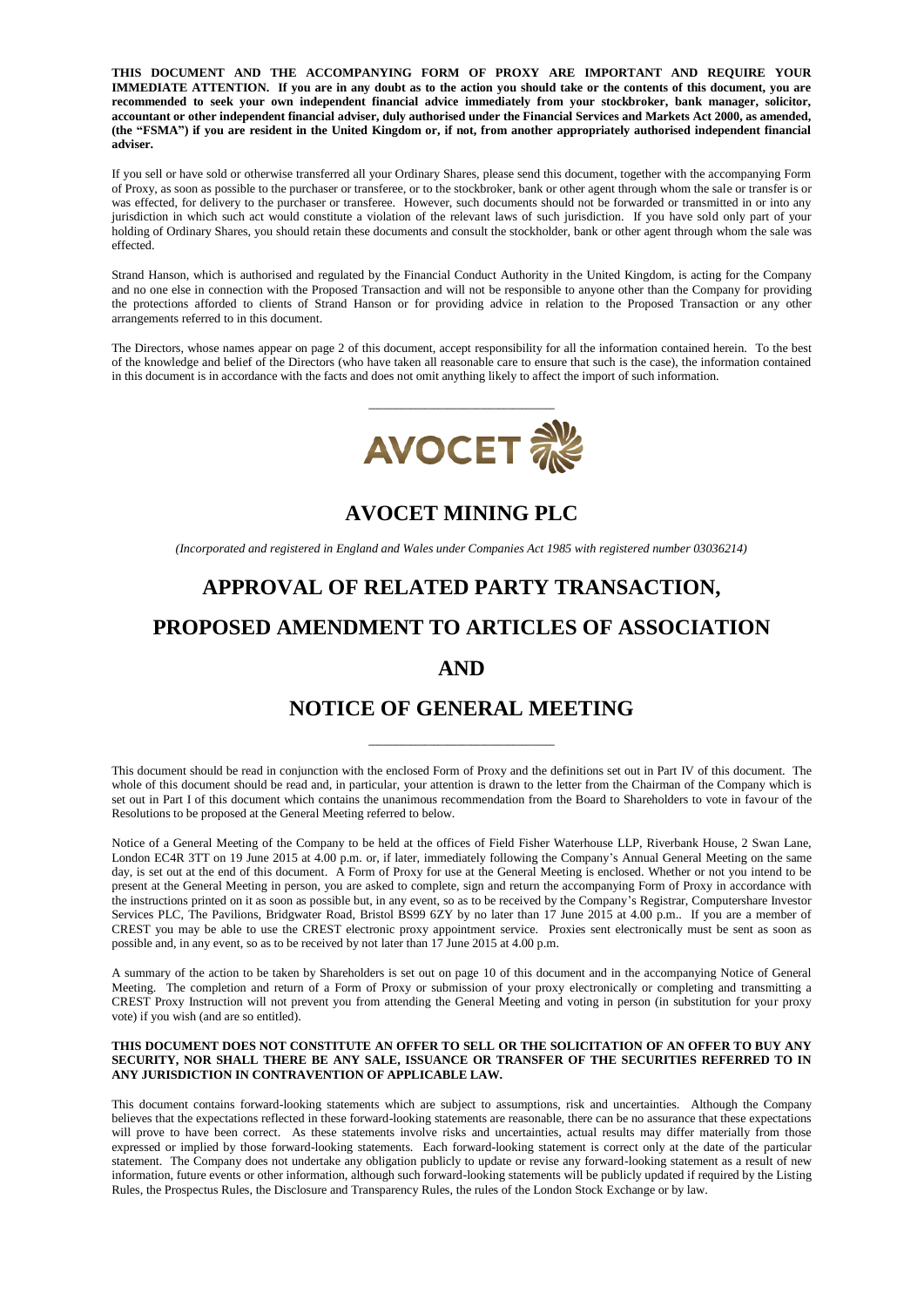## **CONTENTS**

|                                                     | EXPECTED TIMETABLE OF PRINCIPAL EVENTS                       |    |
|-----------------------------------------------------|--------------------------------------------------------------|----|
|                                                     | DIRECTORS, COMPANY SECRETARY, REGISTERED OFFICE AND ADVISERS | 2  |
| <b>PART I: LETTER FROM THE CHAIRMAN</b>             |                                                              | 3  |
| 1.                                                  | Introduction                                                 | 3  |
| 2.                                                  | Background to and reasons for the Proposed Transaction       | 6  |
| 3.                                                  | Principal terms and conditions of the Proposed Transaction   | 7  |
| 4.                                                  | Background to and reasons for the Proposed Amendment         | 8  |
| 5.                                                  | <b>General Meeting</b>                                       | 10 |
| 6.                                                  | Section 656 of the Act                                       | 10 |
| 7.                                                  | Financial results in the period to 31 December 2014          | 10 |
| 8.                                                  | Further information                                          | 10 |
| 9.                                                  | Importance of vote                                           | 10 |
| 10.                                                 | Action to be taken                                           | 11 |
| 11.                                                 | Recommendation                                               | 11 |
| PART II: SUMMARY OF THE THIRD ELLIOTT LOAN FACILITY |                                                              | 12 |
| PART III: ADDITIONAL INFORMATION                    |                                                              | 15 |
| <b>PART IV: DEFINITIONS</b>                         |                                                              | 17 |
| PART V: NOTICE OF GENERAL MEETING                   |                                                              | 20 |

## **EXPECTED TIMETABLE OF PRINCIPAL EVENTS**

| later immediately following the<br>Company's Annual General<br>Meeting on the same day |
|----------------------------------------------------------------------------------------|

Notes:

(1) References to time in this document are to London time unless otherwise stated.

(2) The dates and times given in this document are based on the Company's current expectations and may be subject to change.

(3) If any of the above times and/or dates change, the revised times and/or dates will be notified to Shareholders by announcement through the Regulatory Information Service of the London Stock Exchange.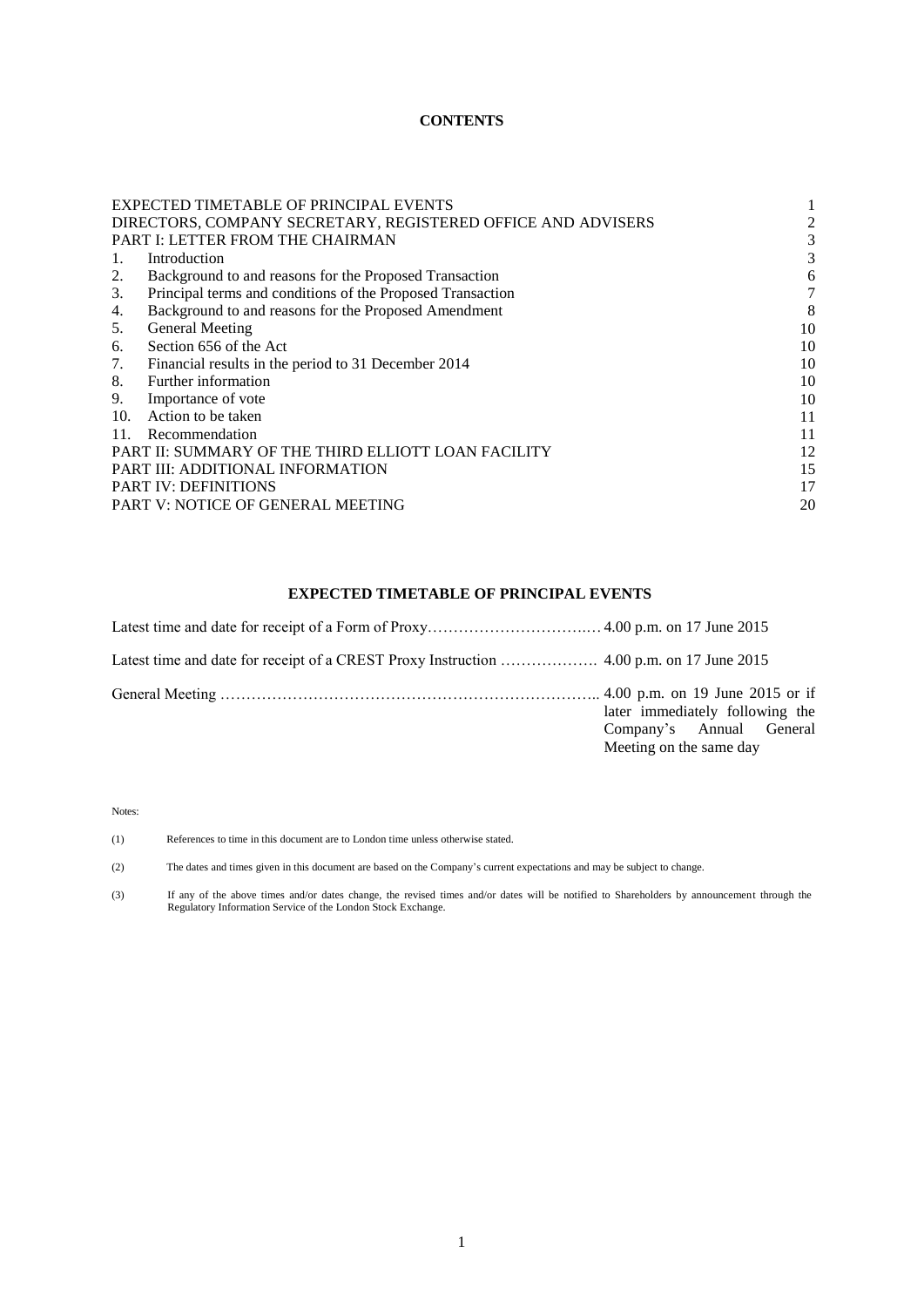# **DIRECTORS, COMPANY SECRETARY, REGISTERED OFFICE AND ADVISERS**

| <b>Directors</b>                     | Russell Edey (Chairman)<br>David Cather (Chief Executive Officer)<br>Mike Norris (Finance Director)<br>Barry Rourke (Senior Independent, Non-Executive Director)<br>Mike Donoghue (Non-Executive Director)<br>Gordon Wylie (Non-Executive Director) |
|--------------------------------------|-----------------------------------------------------------------------------------------------------------------------------------------------------------------------------------------------------------------------------------------------------|
| <b>Company Secretary</b>             | Jim Wynn                                                                                                                                                                                                                                            |
| <b>Registered Office</b>             | 5th Floor<br>15 Old Bailey<br>London<br>EC4M 7EF                                                                                                                                                                                                    |
| <b>Sponsor</b>                       | <b>Strand Hanson Limited</b><br>26 Mount Row<br>London<br><b>W1K3SQ</b>                                                                                                                                                                             |
| <b>Legal advisers to the Company</b> | Field Fisher Waterhouse LLP<br>Riverbank House<br>2 Swan Lane<br>London<br>EC4R 3TT                                                                                                                                                                 |
| <b>Registrars</b>                    | Computershare Investor Services PLC<br>The Pavilions<br><b>Bridgwater Road</b><br><b>Bristol</b><br><b>BS99 6ZY</b>                                                                                                                                 |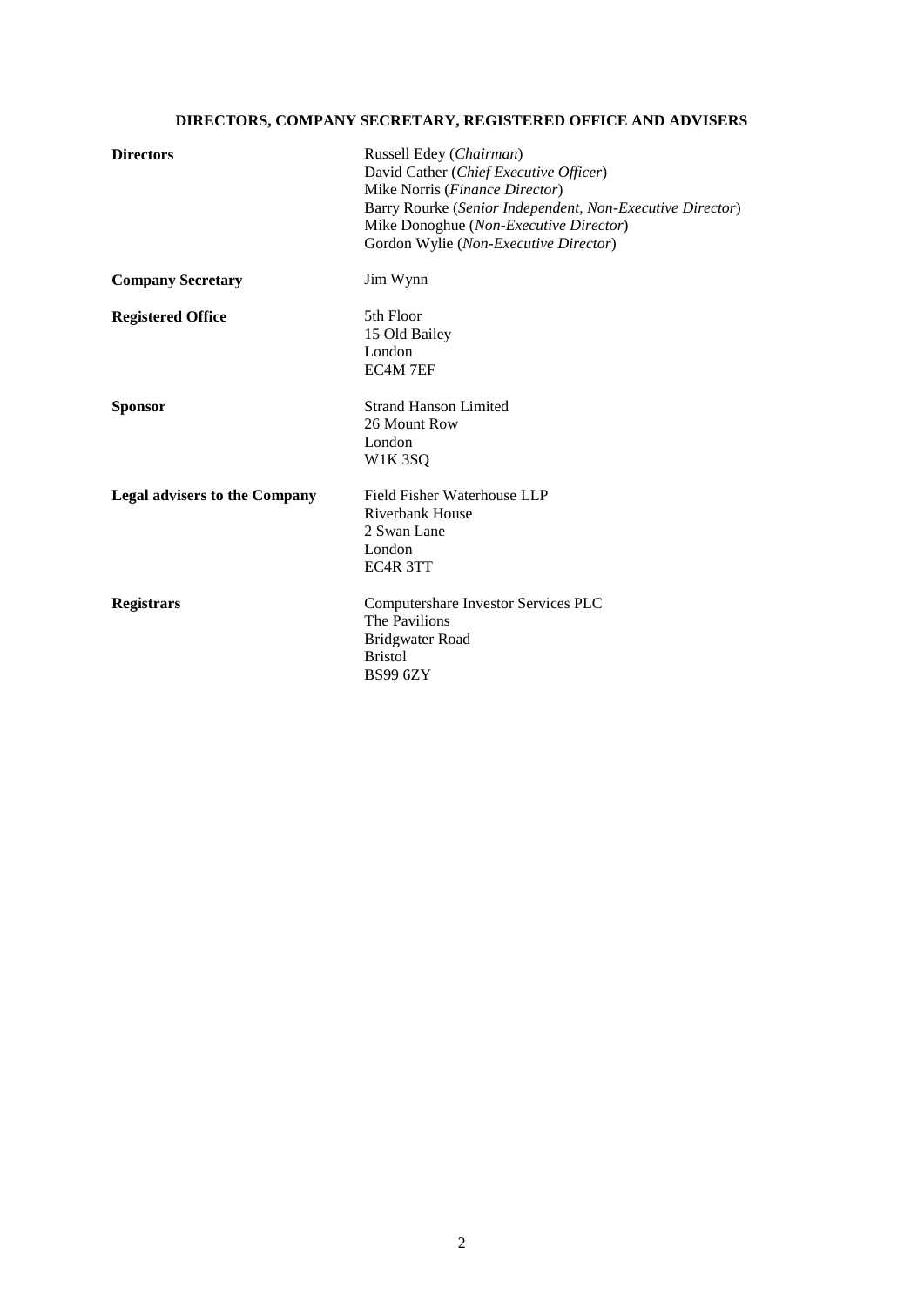### **PART I**

### **LETTER FROM THE CHAIRMAN OF AVOCET MINING PLC**

*(Incorporated and registered in England and Wales under company number 03036214)*

*Registered Office: 5th Floor, 15 Old Bailey, London EC4M 7EF*

*Directors:*  Russell Edey (*Chairman*) David Cather (*Chief Executive Officer*) Mike Norris (*Finance Director*) Barry Rourke (*Senior Independent, Non-Executive Director*) Mike Donoghue (*Non-Executive Director*) Gordon Wylie (*Non-Executive Director*)

22 May 2015

*To Shareholders and for information only, to holders of options over Ordinary Shares*

Dear Shareholder,

## **Approval of a proposed loan facility from an associate of Elliott as a Related Party transaction and approval of a proposed amendment to Articles of Association**

#### **1. Introduction**

The principal purpose of this circular is:

- 1. to set out further details of the Proposed Transaction which the Directors believe is of significant importance to the Company, to explain why the Board considers it to be in the best interests of the Company and the Shareholders as a whole and to seek the approval of the Independent Shareholders at the General Meeting for the Proposed Transaction; and
- 2. to explain why the Proposed Amendment to the Company's Articles is required, to explain why the Board considers it to be in the best interests of the Company and the Shareholders as a whole and to seek the approval of the Shareholders at the General Meeting for the Proposed Amendment.

#### *Proposed Transaction*

The Company has previously entered into two loan arrangements with its largest Shareholder, Elliott (through its associate, Manchester Securities Corp.) in respect of a US\$15.0 million loan that was drawn down in March 2013 (the First Elliott Loan Facility) and a US\$1.5 million loan that was drawn down in January 2015 (the Second Elliott Loan Facility), both of which are repayable on demand. In addition, Elliott participated in the Company's £0.7 million placing in August 2014.

As announced on 24 April 2015, the Company entered into a further loan with Elliott (the Third Elliott Loan Facility) for up to, in aggregate, US\$2.1 million. As announced today, the Company and the Elliott Lender have agreed, conditional upon the passing of the Resolutions, that the Third Elliott Loan Facility will be amended such that the amount available pursuant to the Third Elliott Loan Facility will be increased up to, in aggregate, US\$2.4 million, with the amount available pursuant to the Second Facility to be increased from US\$1.5 million to up to US\$1.8 million. The increase to the Third Elliott Loan Facility is to provide additional working capital to the Company in respect of finalising the Elliott Security in respect of any notary, registration or other costs and associated expenses to be incurred following the passing of the Resolutions.

The Third Elliott Loan Facility for up to, in aggregate, US\$2.4 million, comprises three separate facilities, being:

an Initial Facility of US\$1.5 million;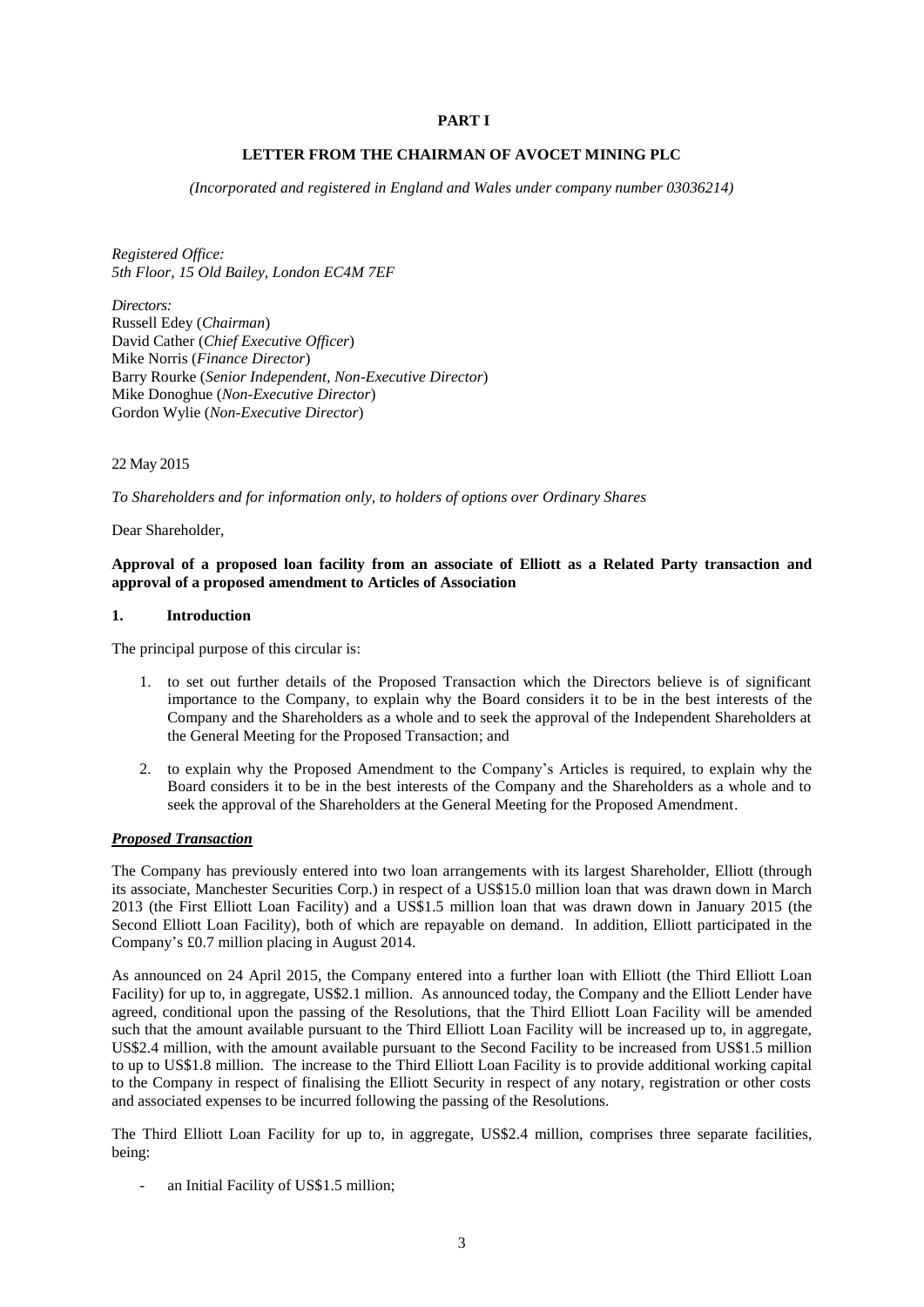- a Second Facility, subject to passing of the Resolutions and finalisation of the Elliott Security, of up to US\$1.8 million to provide additional working capital of up to US\$0.3 million to the Company in respect of finalising the Elliott Security and used to replace the Initial Facility. In the event that the additional costs of finalising the Elliott Security are less than US\$0.3 million, the amount to be drawn down pursuant to the Second Facility will be reduced by such amount; and
- a Third Facility of, in aggregate, US\$0.6 million comprising three tranches of US\$0.2 million each which, following approval of the Resolutions and finalisation of the Elliott Security may be drawn down on or about the first business day of each of July, August and September 2015, at the sole discretion of the Elliott Lender at the time of each respective draw down request.

Accordingly, the Third Elliott Loan Facility, on the basis the Company is able to draw it down in full, is expected to provide funding for the Company's corporate activities through to the end of September 2015 and is intended to allow the Company to continue its business review, while exploring longer term funding options, including enabling the Company to complete its plans for financing and developing the Tri-K project.

The Initial Facility, which was drawn down on 24 April 2015, is unsecured while the Second Facility and Third Facility will, subject to Independent Shareholder approval at the General Meeting, be secured in the manner described under the heading "Elliott Security" of Part II of this document. All amounts drawn under the Third Elliott Loan Facility are repayable on demand and will incur interest at a rate of 12 per cent.

Following the draw down of the Initial Facility, the Company now has loans with a principal value outstanding to the Elliott Lender amounting to, in aggregate, US\$18.0 million, all of which are repayable on demand.

Following approval of the Resolutions at the General Meeting and finalisation of the Elliott Security (as explained below), the unsecured Initial Facility will immediately be repaid and replaced by the secured Second Facility. The Third Facility is an uncommitted facility providing for three draw downs, each of US\$0.2 million, on or about the first business day of each of July, August and September 2015, at the sole discretion of the Elliott Lender at the time of each respective draw down request. In the event the Resolutions are not approved, the Company will not be able to draw down the Second Facility or Third Facility and the Initial Facility will remain in place. Further details of the Third Elliott Loan Facility are set out in Part II of this document.

Subject to the above, assuming the Third Elliott Loan Facility is drawn down in full, the Company would at that time have loans with a principal value outstanding to the Elliott Lender amounting to, in aggregate, US\$18.9 million, all of which would be repayable on demand.

The Elliott Lender is a related party, as defined in Chapter 11 of the Listing Rules relating to related party transactions, by virtue of Elliott's interest in approximately 27.69 per cent. of the Ordinary Share capital of the Company (comprising a direct interest in Ordinary Shares amounting to approximately 13.51 per cent of the total voting rights in the Company and a purely economic interest, without voting rights, in 14.18 per cent of the total number of Ordinary Shares with voting rights). As the Initial Facility was granted on normal commercial terms and on an unsecured basis, it fell within the exemptions set out in Chapter 11 of the Listing Rules, and accordingly, Independent Shareholder approval was not required prior to the entry into and the draw down of the Initial Facility. However, as the Second Facility and Third Facility are being offered on a secured basis, they do not fall within the exemptions of Chapter 11 of the Listing Rules. Therefore the availability and draw down of the Second Facility and the Third Facility, and the grant of security in respect thereof, in accordance with the terms and subject to the conditions set out in the Third Elliott Loan Facility, are conditional upon the approval of Independent Shareholders of the Company in accordance with Chapter 11 of the Listing Rules. The Notice of the General Meeting to be held at the offices of Field Fisher Waterhouse LLP, Riverbank House, 2 Swan Lane, London EC4R 3TT on 19 June 2015 at 4.00 p.m. or, if later, immediately following the Company's Annual General Meeting on the same day, at which approval of the Independent Shareholders will be sought for the Proposed Transaction, is set out at the end of this document.

Under the Listing Rules, only those Shareholders who are Independent Shareholders may vote in relation to the Proposed Transaction. Accordingly, Elliott has undertaken to abstain, and to ensure that its associates will abstain, from voting on the Proposed Transaction Resolution.

**The Company currently anticipates that the US\$1.5 million drawn down under the Initial Facility on 24 April 2105 will provide the Company with sufficient funds for its corporate activities through to the end of June 2015. Accordingly, Shareholders should note that in the event the Resolutions are not approved at the General Meeting on 19 June 2015 or in the event that the Elliott Security is not finalised, while the**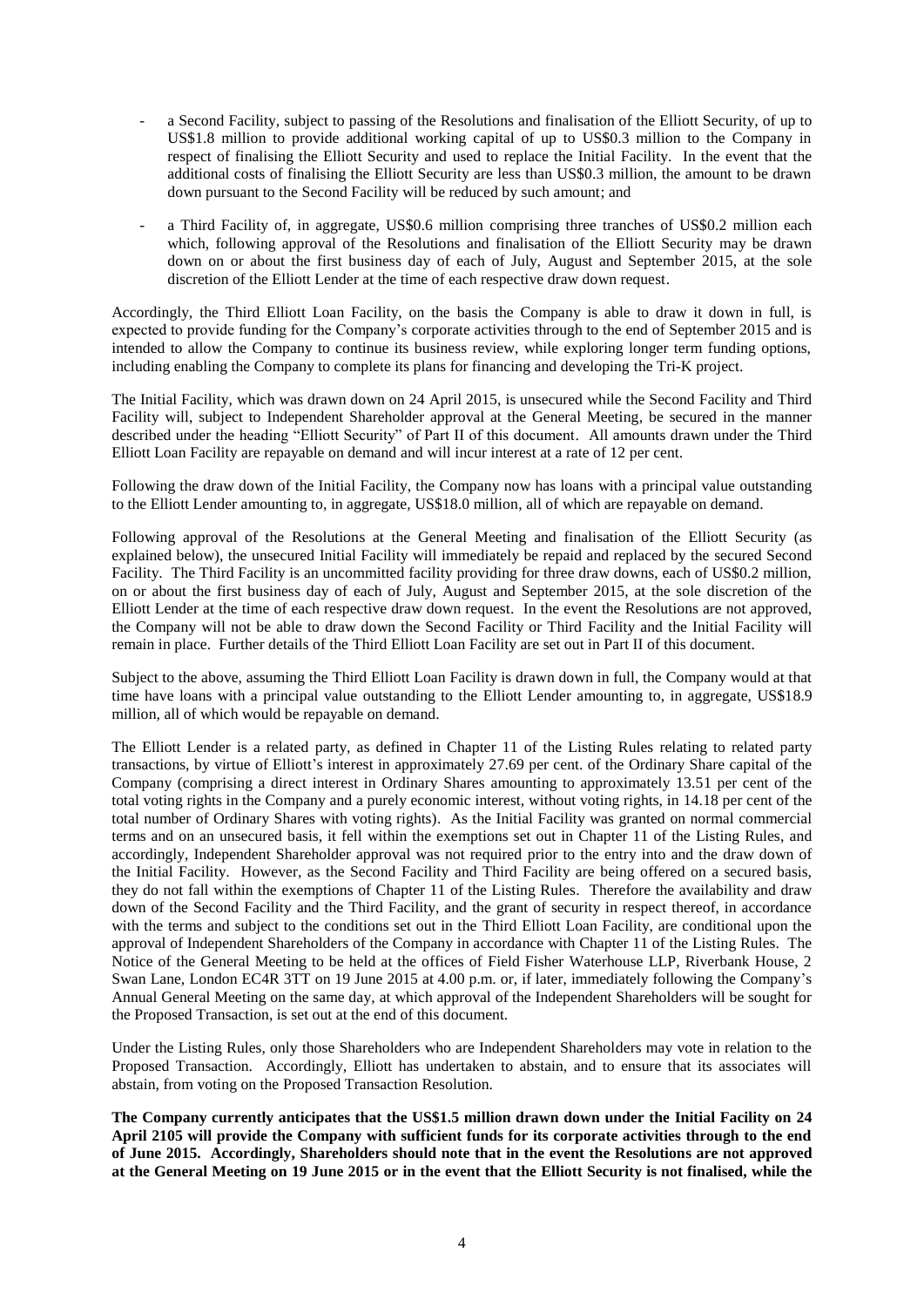**Initial Facility, which is repayable on demand, will remain in place, the Second Facility and the further US\$0.6 million available pursuant to the Third Facility will not be capable of being drawn down. In addition, should the Elliott Lender not agree to the draw down of one or more of the tranches available pursuant to the Third Facility, the Company would not receive the required funds.**

**Accordingly, if any of the events described in the preceding paragraph were to occur, the Company would need immediately to seek to secure alternative sources of funds to enable it to fund its corporate activities in the period immediately following the General Meeting. The Directors are unable to provide any assurance that any alternative financing or re-financing could immediately be secured or, that if it were secured, it would be on terms as favourable to the Company or would not result in a substantial dilution of Shareholders' interests. If no funds were immediately available, it is highly likely that the Company would cease to be able to trade, in which circumstances it is unlikely that there would be any value attributable to Shareholders. Even if financing were immediately available and the Company were able to continue trading, the Directors believe that the circumstances of such financing could result in a material adverse effect on the share price of the Company.**

#### *Proposed Amendment*

The Proposed Amendment relates to restrictions in the Company's Articles on the amount of borrowing the Group may have at any time. Article 16 of the Company's Articles contains wording that requires the Directors to restrict borrowing to no more than a sum equal to five times the Company's share capital and consolidated reserves, calculated by reference to the latest audited consolidated balance sheet, with certain adjustments as specified in Article 16.

A change is needed now because, as set out in the Chairman's statement of the Company's 2014 Annual Report and Accounts, the Group's audited consolidated financial statements for the year ended 31 December 2014, which were finalised on 28 April 2015, show a negative amount for share capital and consolidated reserves. The reason for this is that Inata's disappointing operating performance has resulted in significant operating losses and asset impairments which have adversely affected retained earnings within the Group's consolidated reserves. Under International Financial Reporting Standards, assets are subject to an impairment test when there is an indication that an asset may be impaired. As a result, a significant impairment to the value of Inata has resulted from a reduction in the Inata Ore Reserve caused by lower gold prices and reduced recoveries.

Under the existing Article 16, a negative amount for share capital and consolidated reserves means that no borrowing is permitted, despite the fact that the Company already has borrowings in place under facilities with the Elliott Lender and with Ecobank. Since its audited consolidated financial statements were finalised on 28 April 2015, the Company's borrowings have exceeded the borrowing limits set out in its Articles since that date, although Article 16 specifies that such a breach does not invalidate or make ineffectual the existing debt. Accordingly, the Company was not in breach of its Articles at the time of entering into the existing facilities with the Elliott Lender and Ecobank, including in respect of the Second Elliott Loan Facility and the Third Elliott Loan Facility, but following the finalisation of the audited financial statements for the year ended 31 December 2014, the Company is now not able to obtain future debt funding without Article 16 being amended.

The Proposed Amendment to Article 16 would restrict consolidated borrowings to the higher of US\$250 million and five times the Company's share capital and consolidated reserves. In proposing the amount of US\$250 million, the Company has taken into account not only the Group's existing borrowings, but also additional borrowings that might be required in the future. This reflects the fact that Avocet is currently in discussions with a number of parties for the development of its Tri-K project in Guinea and anticipates the possibility of funding in the future for development of its Souma exploration project in Burkina Faso. These discussions are part of the Company's ongoing business review, with Avocet continuing to consider options for maximising the value of its assets for the benefit of Shareholders. The Board believes that future development of a mine at Tri-K and/or Souma might involve borrowing and therefore considers it to be in the best interests of the Company and its Shareholders that significant borrowing capacity be permitted in order to allow the Company to take advantage of its development opportunities, especially in circumstances where debt financing may be more readily available than equity financing.

**Approval of the Proposed Amendment at the General Meeting would avoid the current breach of Article 16 continuing and would ensure a sufficient level of permitted borrowings going forward to satisfy the Group's current and future requirements. Should the Proposed Amendment not be approved by Shareholders, the existing borrowings of the Group would continue to exceed the permitted borrowings. Such a breach would not invalidate or make ineffectual the existing debt but, were the Proposed**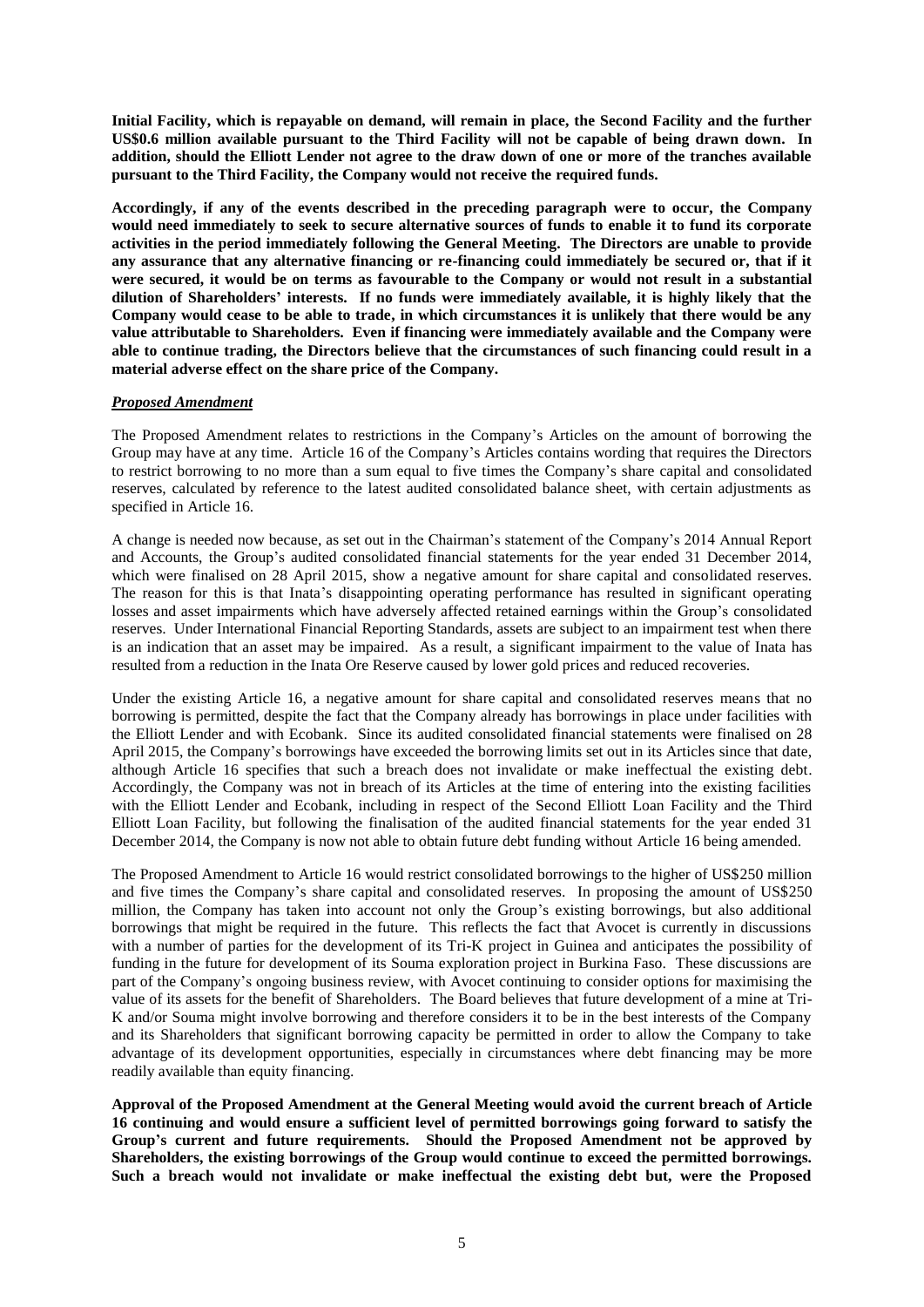**Amendment not approved by Shareholders, the Company would be prevented from obtaining future debt funding that might be critical to the Company. Furthermore, if Shareholders did not approve the Proposed Amendment, then the Directors would regard that as an indication that Shareholders were unwilling to support a further increase in the Company's debt and, as a consequence, they would not proceed to draw down the Second Facility or Third Facility. In those circumstances, the Directors would be obliged to seek alternative sources of funding for the Company as described above, but without recourse to further debt.**

#### **2. Background to and reasons for the Proposed Transaction**

The Proposed Transaction is required to provide funding for Avocet's corporate activities through to September 2015 in the absence of alternative sources of financing. As Shareholders are aware, the Company's Inata mine in Burkina Faso has, as a result of the weak gold market and Inata's disappointing operational performance in the last three years, been unable to generate material additional cash flows for the Company over and above its obligations pursuant to the Ecobank Loan Facility. As a result, the Company initiated a business review in December 2013 to consider options for maximising the value of its assets for the benefit of shareholders, including its Inata mine and the adjacent Souma deposit in Burkina Faso, and its Tri-K development project in Guinea and with a view to repaying the First Elliott Loan Facility, which is now repayable on demand. During this period the Company has, other than the £0.7 million placing in August 2014, not been able to raise sufficient equity to provide funding for its corporate purposes.

In the absence of funding from Inata or the capital markets, loans from the Elliott Lender have therefore been an appropriate source of funding for the Company while it has been seeking to conclude its business review and to progress its Tri-K project towards development. The Board is of the view that the development of a heap leach mine at Tri-K should add value for shareholders. It also believes that positive announcements on financing for Tri-K will be a trigger event in making financing more readily available for the Company, both for construction of a mine and for corporate purposes.

The Company announced on 21 January 2015 that the Second Elliott Loan Facility, which is repayable on demand, was expected to meet the Company's corporate requirements for approximately three months. As those funds have now been fully utilised, the Company entered into the Third Elliott Loan Facility and drew down the Initial Facility of US\$1.5 million on 24 April 2015. Following the draw down of the Initial Facility, the Company now has loans with a principal value outstanding to the Elliott Lender amounting to, in aggregate, US\$18.0 million, all of which are repayable on demand.

The Elliott Lender has requested certain security against performance of the Company's obligations pursuant to the Third Elliott Loan Facility. Under the terms of the Third Elliott Loan Facility, therefore, the passing of the Resolutions at the General Meeting and the finalisation of the Elliott Security are condition precedents for the availability of each of the Second Facility and the Third Facility.

**Accordingly, in the event the Resolutions are not passed at the General Meeting or in the event that the Elliott Security is not finalised, the Initial Facility, which is repayable on demand and will provide the Company with sufficient funds for its corporate activities through to the end of June 2015, will remain in place but the Second Facility and the further US\$0.6 million available pursuant to the Third Facility will not be capable of being drawn down. In addition, should the Elliott Lender not agree to the draw down of one or more of the tranches available pursuant to the Third Facility, the Company would not receive the required funds.**

**Therefore, if any of the events described in the preceding paragraph were to occur, the Company would need immediately to seek to secure alternative sources of funds to enable it to fund its corporate activities in the period immediately following the General Meeting. The Directors are unable to provide any assurance that any alternative financing or re-financing could immediately be secured or, that if it were secured, it would be on terms as favourable to the Company or would not result in a substantial dilution of Shareholders' interests. If no funds were immediately available, it is highly likely that the Company would cease to be able to trade, in which circumstances it is unlikely that there would be any value attributable to Shareholders. Even if financing were immediately available and the Company were able to continue trading, the Directors believe that the circumstances of such financing could result in a material adverse effect on the share price of the Company.**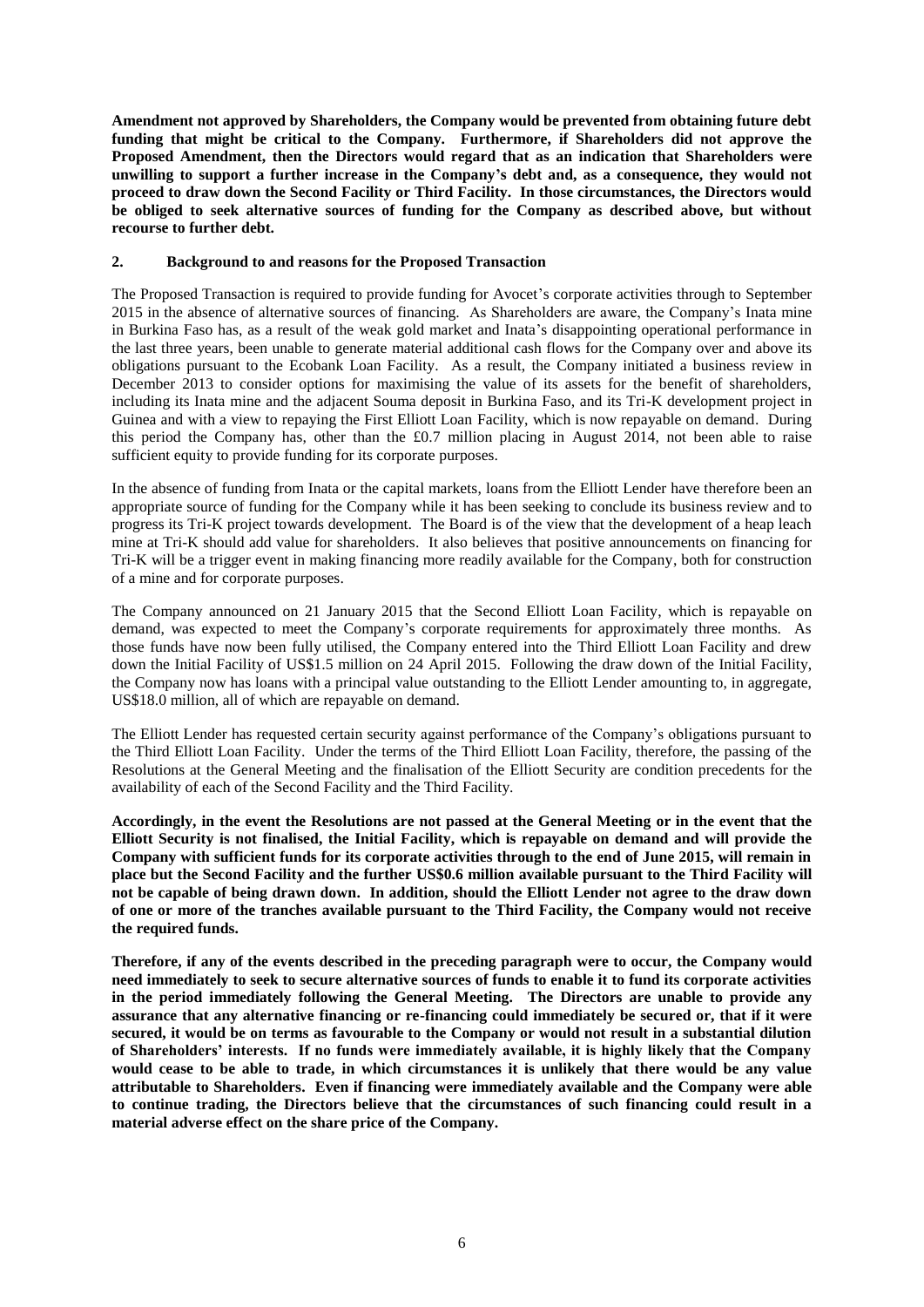## *Financing for the remainder of 2015*

Assuming Independent Shareholders approve the Proposed Transaction at the General Meeting and that the Third Elliott Loan Facility is drawn in full as it becomes available, the Directors believe that the Company will have sufficient funds available to it for its corporate activities until the end of September 2015. During this time the Company expects to complete its plans for financing and developing the Tri-K project in Guinea and that the programme of exploration drilling and metallurgical test work at Souma in Burkina Faso, which commenced in April 2015, will be completed.

The Board believes that the activities at Tri-K and Souma should generate value for the Group during the period up to the end of September 2015 that will help underline the significant value to be realised from the Group's portfolio of assets. It also believes that undertaking the value-generative initiatives at Tri-K and Souma should assist the Group in its discussions regarding future financing, both for development of its projects and for corporate purposes including repaying the Elliott Loans, which are repayable on demand. With this in mind, the Company will continue to explore the options available to secure longer-term funding for the remainder of 2015 and beyond. However, as with any company, the ability of the Group to secure new financing in the future is dependent on a number of factors, including general economic, political and capital market conditions, and credit availability and accordingly there can be no certainty that the Company will be able to raise the necessary funds for its corporate activities or for the development of its projects.

## *Conclusion*

The Directors believe that approval of the Resolutions at the General Meeting and draw down of the Third Elliott Loan Facility in full will provide adequate funding for the Group until the end of September 2015, allowing the Group to seek to undertake the value-generative initiatives at the Tri-K project in Guinea and continue its corporate activities. The Directors believe that this period will allow the Group more time to demonstrate the potential value to be realised from its portfolio of assets, which ought to assist the Group in raising additional longer-term financing.

#### **3. Principal terms and conditions of the Proposed Transaction**

The Company as borrower has entered into the Third Elliott Loan Facility with the Elliott Lender dated 23 April 2015. As announced today, the Company and the Elliott Lender have agreed, conditional upon the passing of the Resolutions, that the Third Elliott Loan Facility will be amended such that the amount available pursuant to the Third Elliott Loan Facility will be increased up to, in aggregate, US\$2.4 million, with the amount available pursuant to the Second Facility to be increased from US\$1.5 million to up to US\$1.8 million.

The following are the principal terms of the Third Elliott Loan Facility, which the Directors believe, having taken advice, are fair and reasonable.

Under the terms of the Third Elliott Loan Facility, three separate facilities have been/are being made available to the Company:

- (a) the Initial Facility of US\$1.5 million which was drawn down on 24 April 2015;
- (b) the Second Facility, subject to passing of the Resolutions and finalisation of the Elliott Security, of up to US\$1.8 million to provide additional working capital of up to US\$0.3 million to the Company in respect of finalising the Elliott Security and used to replace the Initial Facility. In the event that the additional costs of finalising the Elliott Security are less than US\$0.3 million, the amount to be drawn down pursuant to the Second Facility will be reduced by such amount; and
- (c) the Third Facility of, in aggregate, US\$0.6 million comprising three equal tranches of US\$0.2 million each which, following approval of the Resolutions and finalisation of the Elliott Security may be drawn down on or about the first business day of each of July, August and September 2015, at the sole discretion of the Elliott Lender at the time of each respective draw down request.

The Initial Facility, which was drawn down on 24 April 2015, is unsecured while the Second Facility and Third Facility will, subject to Independent Shareholder approval at the General Meeting, be secured in the manner described under the heading "Elliott Security" of Part II of this document.

Following finalisation of the Elliott Security and approval of the Resolutions at the General Meeting (as explained below), the unsecured Initial Facility will immediately be repaid and replaced by the secured Second Facility. The Third Facility is an uncommitted facility providing for three draw downs, each of US\$0.2 million,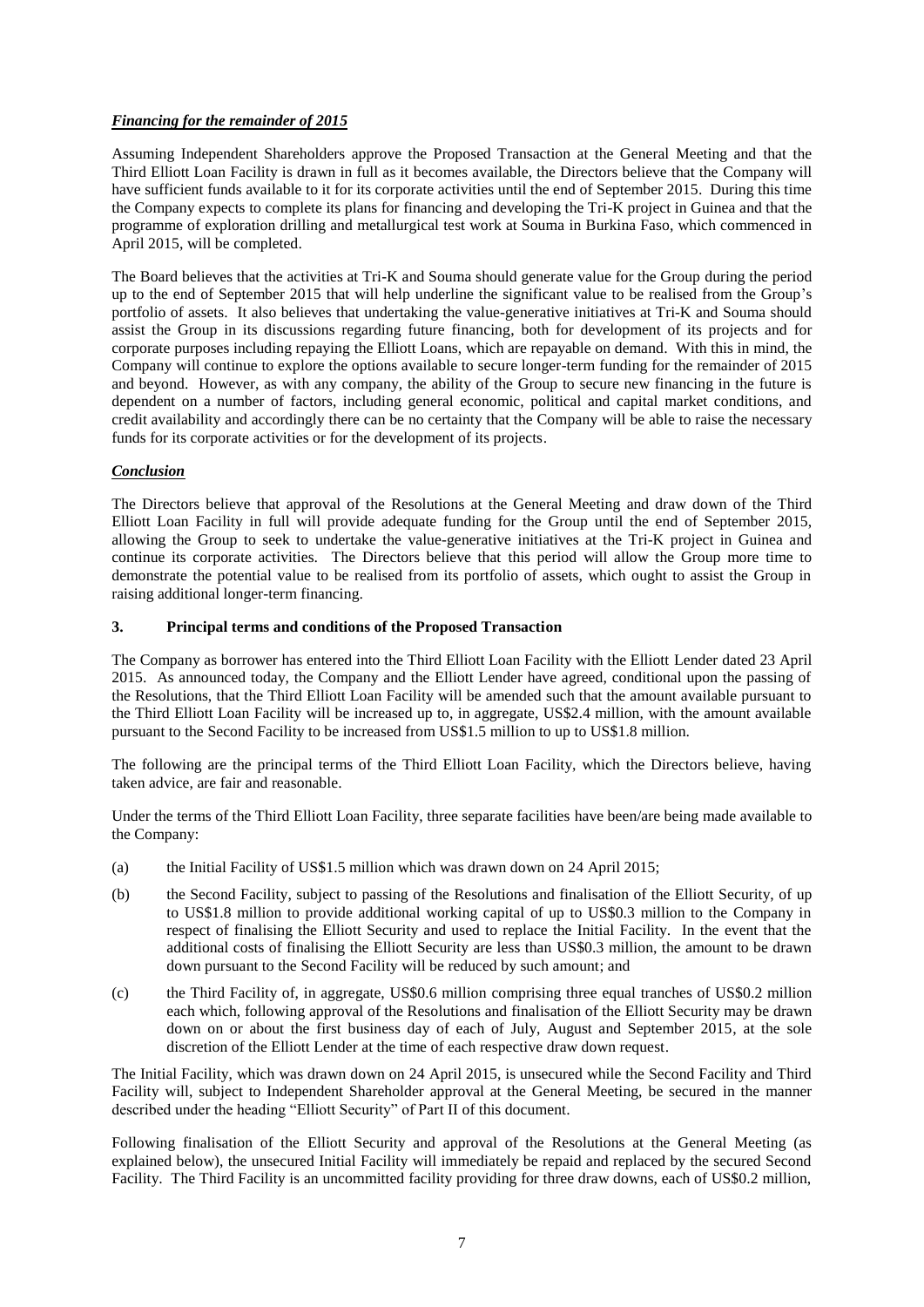on or about the first business day of each of July, August and September 2015, at the sole discretion of the Elliott Lender at the time of each respective draw down request. In the event the Resolutions are not approved, the Company will not be able to draw down the Second Facility or Third Facility and the Initial Facility, which is repayable on demand, will remain in place. Further details of the Third Elliott Loan Facility are set out in Part II of this document.

The Initial Facility is unsecured. The Second Facility and Third Facility are conditional on passing of the Resolutions at the General Meeting and will be secured in the manner described under the heading "Elliott Security" of Part II of this document. All amounts drawn under the Third Elliott Loan Facility are repayable on demand and will incur interest at a rate of 12 per cent.

The Initial Facility of US\$1.5 million was drawn down on 24 April 2015 and, following approval of the Resolutions at the General Meeting and finalisation of the Elliott Security, will be repaid and replaced by the Second Facility of US\$1.5 million. In the event the Resolutions are not passed at the General Meeting or the Elliott Security is not finalised, neither the Second Facility nor the Third Facility would be available for draw down, and the Initial Facility will remain in place.

Assuming passing of the Resolutions, finalisation of the Elliott Security and satisfaction of certain customary condition precedents to draw down, the Company may submit a utilisation request under the Third Facility for draw down of US\$0.2 million on or about each of the first business days of July, August and September 2015. Availability and draw down for each tranche of the Third Facility will be at the sole discretion of the Elliott Lender at the time of each respective utilisation request.

An arrangement fee of US\$15,000 has been paid by the Company to the Elliott Lender in respect of the Third Elliott Loan Facility.

The Company expects to draw down the Second Facility and each tranche of the Third Facility as they become available. Under the terms of the Third Elliott Loan Facility, the Group will grant security to the Elliott Lender in respect of the Second Facility and the Third Facility in the manner described under the heading "Elliott Security" of Part II of this document.

Shareholders should note that if the Resolutions are approved at the General Meeting, the Elliott Security is finalised and the Second Facility is drawn down, the Elliott Lender will then have, pursuant to the Elliott Security granted in respect of the Third Elliott Loan Facility and the security granted pursuant to the First Elliott Loan Facility, security over substantively all of the Group's assets. The Elliott Lender will not have security over assets of Inata as detailed in paragraph 3(b) of Part III of this document, over which Ecobank has the right to secure the balance of its loan, or over assets in respect of which Ecobank's consent is required for the grant of security.

Further details regarding the terms of the Third Elliott Loan Facility are contained in the summary of the Third Elliott Loan Facility which is set out in Part II of this document.

#### **4. Background to and reasons for the Proposed Amendment**

Article 16 of the Company's Articles states that the Directors shall restrict the borrowings of the Company, and exercise all voting and other rights or powers of control exercisable by the Company in relation to its subsidiaries, so as to secure that the aggregate amount of all moneys borrowed by the Group shall not at any time, without the previous sanction of an ordinary resolution of the Company in general meeting, exceed a sum equal to five times its share capital and consolidated reserves. In this Article, the share capital and consolidated reserves of the Company means the amounts as shown in the latest audited consolidated balance sheet of the Company and its subsidiaries, after:

- 1. adjusting for any additional amounts on the share capital, share premium account or capital redemption reserve since the date of the latest audited consolidated balance sheet;
- 2. deducting, to the extent that this has not already been taken into account in the latest audited consolidated balance sheet of the Company:
	- a) any amounts distributed or proposed to be distributed other than distributions by any member of the Group to any other member of the Group;
	- b) any sums set aside for taxation;
	- c) any amount attributable to outside shareholders in subsidiaries of the Company;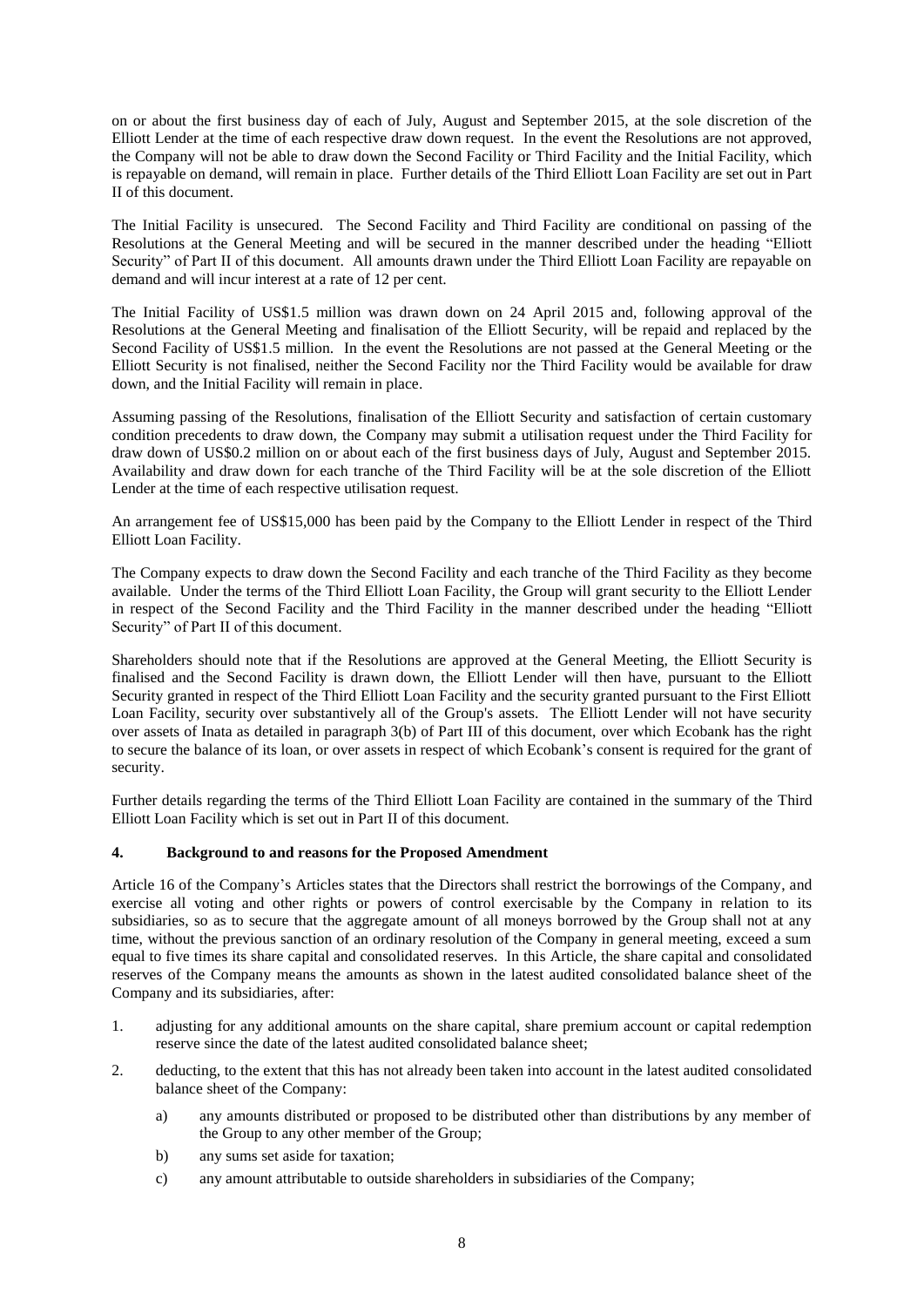- d) any amount attributable to intangible assets; and
- e) any debit balance on profit and loss account;
- 3. making such other adjustments as the auditors may certify to be appropriate.

The table below shows the share capital and consolidated reserves at 31 December 2013 and 31 December 2014 calculated in accordance with Article 16:

|                                                          | 31 December 2014 | 31 December 2013 |
|----------------------------------------------------------|------------------|------------------|
|                                                          | <b>US\$000</b>   | <b>US\$000</b>   |
| Issued share capital                                     | 17,072           | 16,247           |
| Share premium                                            | 146,391          | 146,040          |
| Other reserves                                           | 17,895           | 17,895           |
| Retained earnings                                        | (169, 614)       | (34,350)         |
| Total equity attributable to the parent                  | 11,744           | 145,832          |
| Deduct amount attributable to intangible assets          | (17,206)         | (23, 249)        |
| Adjusted share capital and consolidated reserves         | (5,462)          | 122,583          |
| Permitted borrowing - 5 times share capital and reserves | Nil              | 612.915          |

Until the audited financial statements for the year ended 31 December 2014 were finalised on 28 April 2015, the level of permitted borrowings was US\$612.9 million, being the amount calculated based on the audited financial statements for the previous year ended 31 December 2013. The Second Elliott Loan Facility and the Third Elliott Loan Facility were put in place based on the US\$612.9 million permitted borrowings. Accordingly, the Company was not in breach of its Articles at the time of entering into the existing facilities with the Elliott Lender and Ecobank, including in respect of the Second Elliott Loan Facility and the Third Elliott Loan Facility. However, following the finalisation of the audited financial statements for the year ended 31 December 2014, the Company is now not able to obtain future debt funding without Article 16 being amended.

A change is needed now because, as set out in the Chairman's statement of the Company 2014 Annual Report and Accounts, the Company's audited consolidated financial statements for the year ended 31 December 2014 show a negative amount for share capital and consolidated reserves. The reason for this is that Inata's disappointing operating performance has resulted in significant operating losses and asset impairments which have adversely affected retained earnings within the consolidated reserves. Under International Financial Reporting Standards, assets are subject to an impairment test when there is an indication that an asset may be impaired. In its results for 2014, the Company concluded that the reduction in the market forecasted gold price and the decrease in the expected gold recovered from the change in Inata's life of mine plan were indicators of impairment. An assessment was carried out of the fair value of Inata, using the discounted cash flows of the mine's latest estimated life of mine plan. As a result of this review, a pre-tax impairment loss of US\$105.6 million was recorded for 2014, comprising impairments of mining property and plant of US\$83.9 million, spares parts inventory of US\$15.9 million, and recoverable VAT of US\$5.7 million.

Under the existing Article 16, a negative amount for share capital and consolidated reserves means that no borrowing is permitted, despite the fact that the Company already has borrowings in place under facilities with the Elliott Lender and with Ecobank, as shown in the table below (excluding accrued interest). Since its consolidated financial statements were finalised on 28 April 2015, the Company's borrowings have exceeded the borrowing limits set out in its Articles, although Article 16 specifies that such a breach does not invalidate or make ineffectual the existing debt.

| US\$ million                 | At 31 December 2014 | At 21 May 2015 <sup>1</sup> |
|------------------------------|---------------------|-----------------------------|
| First Elliott Loan Facility  | 15.0                | 15.0                        |
| Second Elliott Loan Facility |                     | 1.5                         |
| Third Elliott Loan Facility  |                     | 1.5                         |
| <b>Ecobank Loan Facility</b> | 45.4                | 38.8                        |
| <b>Total</b>                 | 60.4                | 56.8                        |

<sup>&</sup>lt;sup>1</sup> being the latest practicable date before publication of this notice

-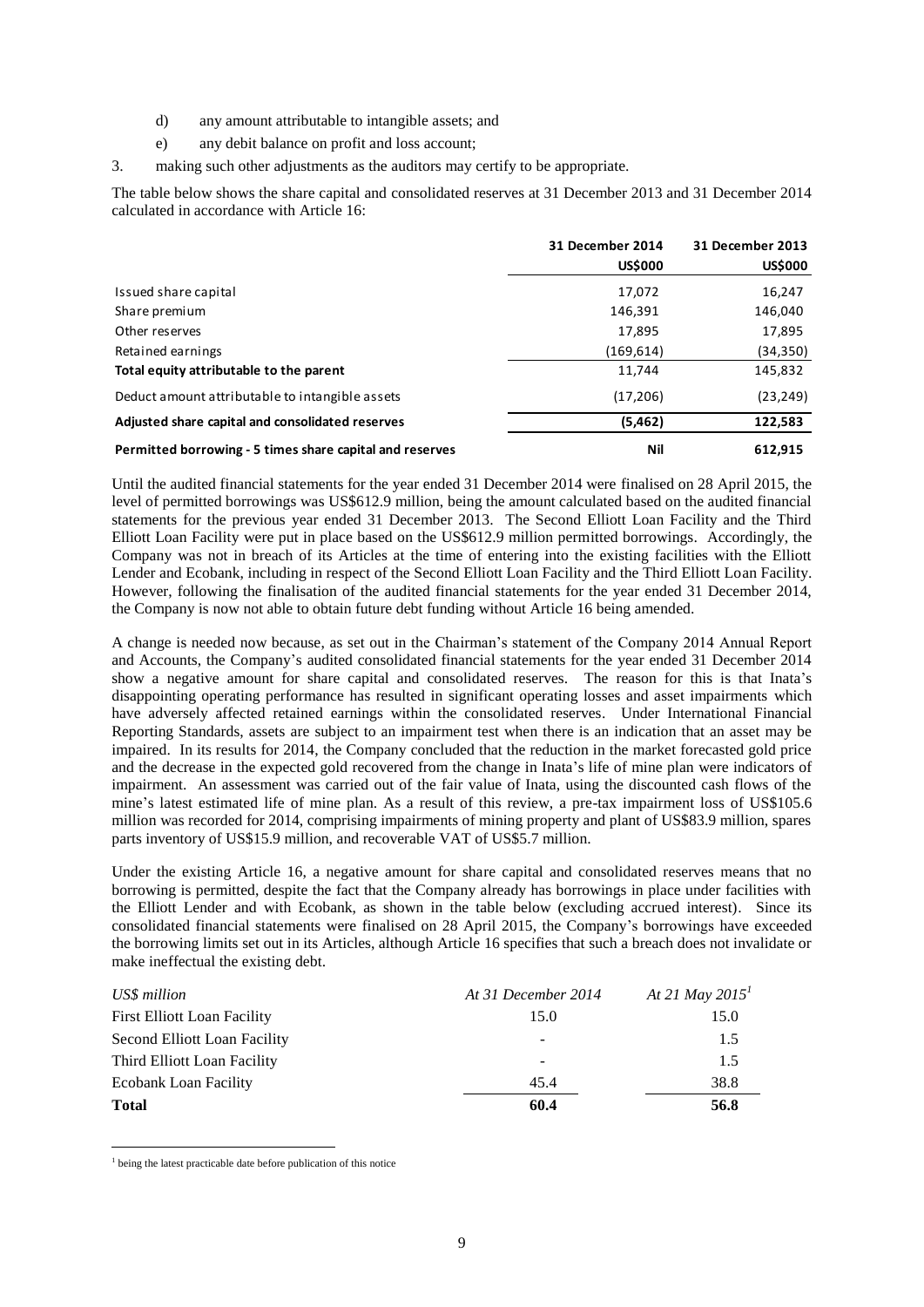## **5. General Meeting**

The Proposed Transaction is conditional upon, *inter alia*, the passing of the Resolutions and the Proposed Amendment is conditional upon the passing of the Proposed Amendment Resolution at the General Meeting. Set out at the end of this document is a notice convening the General Meeting to be held at the offices of Field Fisher Waterhouse LLP, Riverbank House, 2 Swan Lane, London EC4R 3TT on 19 June 2015 at 4.00 p.m. or if later immediately following the Company's Annual General Meeting on the same day, at which the Proposed Transaction Resolution and the Proposed Amendment Resolution will be proposed.

The Proposed Transaction Resolution must be approved by Independent Shareholders who in aggregate represent a simple majority of the Independent Shareholders present and voting, whether in person or by proxy, at the General Meeting.

The Proposed Amendment Resolution must be approved by Shareholders who in aggregate represent 75 per cent. or more of the Shareholders present and voting, whether in person or by proxy at the General Meeting.

#### **6. Section 656 of the Act**

Under section 656 Companies Act 2006, where the net assets of a public company are half or less of its called up share capital the directors must call a general meeting of the company to consider whether any, and if so what, steps should be taken to deal with the situation. It is proposed that this will be discussed at the General Meeting. The Board believes that the situation would be dealt with by the following steps, which are already part of its stated business strategy:

- a) To seek to improve gold recoveries at Inata in order to increase gold production and generate profits. Should such improvements be achieved, there is potential for an extension in Inata's life of mine and possibly a reversal of previous impairments. Any impairment reversal would have a positive impact on the Group's consolidated reserves;
- b) To progress its Tri-K and Souma projects towards development as mines and commercial production; and/or
- c) To sell, or otherwise dispose of, Inata, Tri-K, Souma or any of its other exploration assets at a value higher than their carrying value, thus generating positive reserves.

## **7. Financial results in the period to 31 December 2014**

In the financial statements of the Group for the year ended 31 December 2014, the Directors stated that although they had a reasonable expectation that the outcome of its financing process would be successful, they could not guarantee that the required funding would be secured, thereby representing a material uncertainty that may cast significant doubt upon the Company's ability to continue as a going concern. It is likely that such a material uncertainty will need to be re-iterated in subsequent results until such time as longer term financing is obtained, which may not happen until later in 2015 or beyond.

#### **8. Further information**

Your attention is drawn to the further information set out in Parts II and III of this document relating to the Third Elliott Loan Facility and the Group. You are advised to read the whole of this document and not merely rely on the key summarised information set out in this letter.

#### **9. Importance of vote**

#### *Proposed Transaction*

The Board believes that the activities at Tri-K and Souma should generate value for the Group and help underline the significant value to be realised from the Group's portfolio of assets. It also believes that undertaking the value-generative initiatives at Tri-K and Souma should assist the Group in its discussions regarding future financing. The Directors believe that the Proposed Transaction and draw down of the Third Elliott Loan Facility in full will allow the Company more time to develop Tri-K and Souma, during which time it is expected that the Company will complete its plans for financing and developing Tri-K, and that the exploration drilling and metallurgical test work at Souma will have been completed.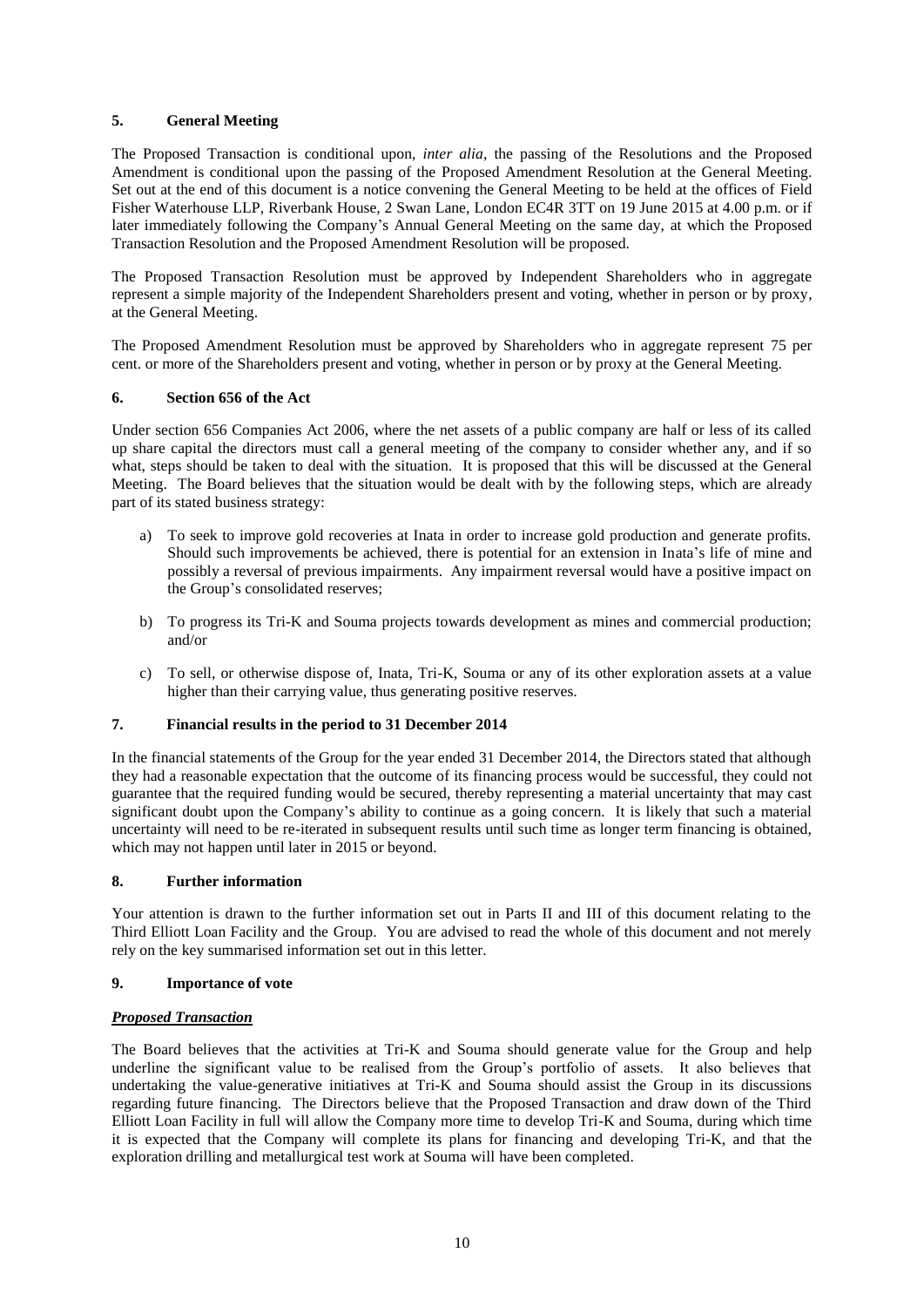However, Shareholders should note that in the event the Resolutions are not approved at the General Meeting or the Elliott Security is not finalised, the Initial Facility of US\$1.5 million, which will provide the Company with sufficient funds for its corporate activities through to the end of June 2015, will remain in place but the Second Facility and the further US\$0.6 million available pursuant to the Third Facility will not be capable of being drawn down.

Accordingly, the Company would need immediately to seek alternative sources of funds to enable it to fund its corporate activities in the period immediately following the General Meeting. The Directors are unable to provide any assurance that any alternative financing or re-financing could immediately be secured or, that if it were secured, it would be on terms as favourable to the Company or would not result in a substantial dilution of Shareholders' interests. If no funds were immediately available, it is highly likely that the Company would cease to be able to trade, in which circumstances it is unlikely that there would be any value attributable to Shareholders. Even if financing were immediately available and the Company were able to continue trading, the Directors believe that the circumstances of such financing could result in a material adverse effect on the share price of the Company.

## *Proposed Amendment*

Approval of the Proposed Amendment at the General Meeting would avoid the current breach of Article 16 continuing and would ensure a sufficient level of permitted borrowings to satisfy the Group's future requirements. Should the Proposed Amendment not be approved by Shareholders, the existing borrowings of the Group would continue to exceed the permitted borrowings. Such a breach would not invalidate or make ineffectual the existing debt but, were the Proposed Amendment not approved by Shareholders, the Company would be prevented from obtaining future debt funding that might be critical to the Company and, the Directors would regard that as an indication that Shareholders were unwilling to support a further increase in the Company's debt and, as a consequence, they would not proceed to draw down the Second Facility or Third Facility. In those circumstances, the Directors would be obliged to seek alternative sources of funding for the Company as described above, but without recourse to further debt.

#### **10. Action to be taken**

You will find enclosed with this document a Form of Proxy for use at the General Meeting. Whether or not you propose to attend the General Meeting in person, you are asked to complete and sign the Form of Proxy in accordance with the instructions printed on it and return it to the Company's Registrars, Computershare Investor Services PLC, The Pavilions, Bridgwater Road, Bristol, BS99 6ZY by no later than 4.00 p.m. on 17 June 2015. Completion and return of a Form of Proxy will not preclude you from attending and voting at the General Meeting in person if you wish.

#### **11. Recommendation**

The Board, which has been so advised by Strand Hanson as sponsor in respect of the Proposed Transaction, considers the Proposed Transaction to be fair and reasonable so far as the Shareholders as a whole are concerned. In providing its advice to the Board, Strand Hanson has taken into account the Board's commercial assessment of the Proposed Transaction.

The Board considers the Proposed Transaction and the Proposed Amendment to be in the best interests of Shareholders as a whole. Accordingly, the Board unanimously recommends that the Independent Shareholders vote in favour of the Proposed Transaction Resolution and that Shareholders vote in favour of the Proposed Amendment Resolution to be proposed at the General Meeting as set out in the Notice at the end of this document. The Directors and the senior management intend to vote in favour of both Resolutions in respect of their own beneficial holdings which amount to, in aggregate, 795,943 Ordinary Shares, representing approximately 0.4 per cent. of the current issued Ordinary Share capital of the Company as 21 May 2015, (being the last practicable day prior to the date of publication of this document).

Yours sincerely

**Russell Edey** *Chairman*

22 May 2015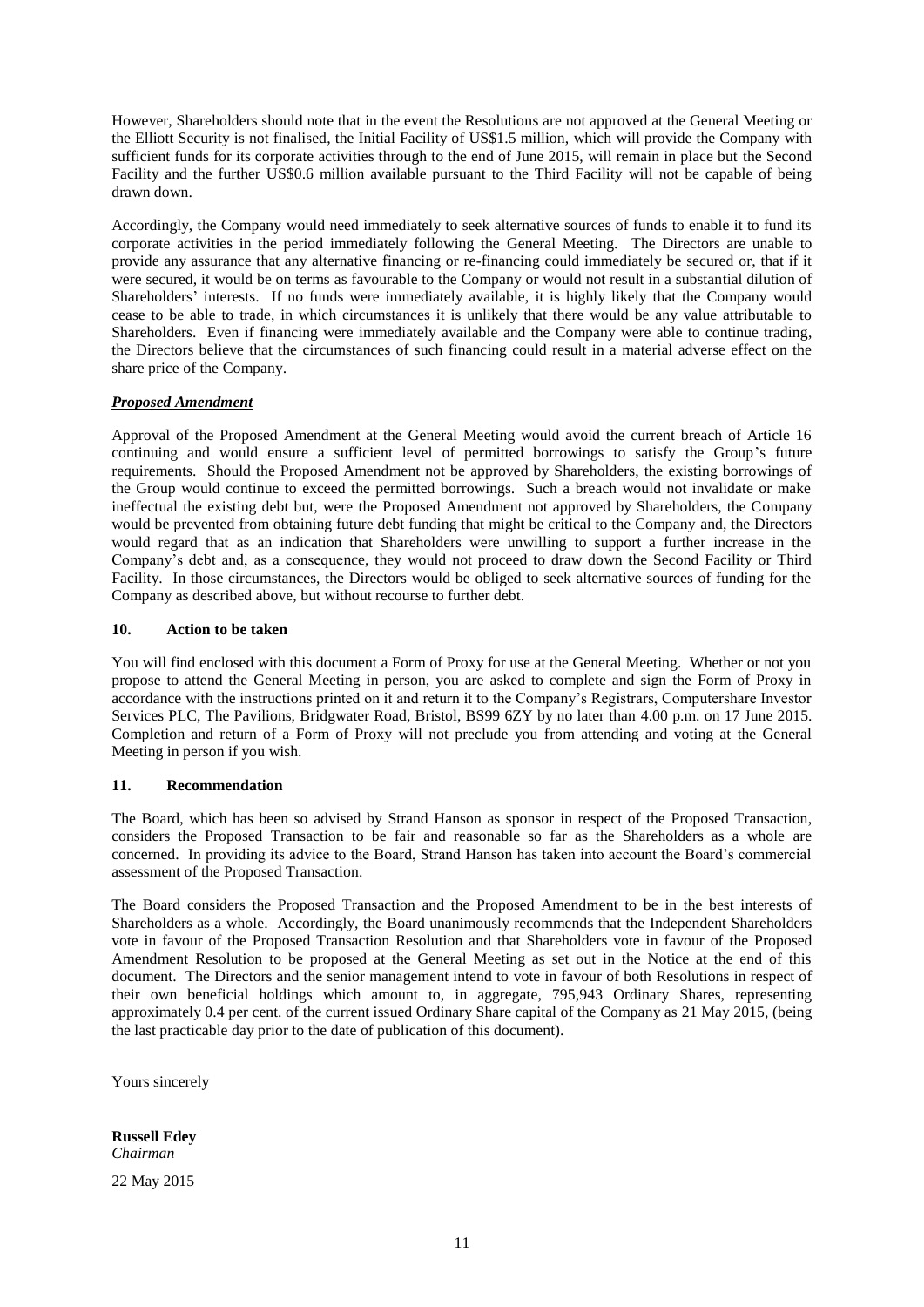#### **PART II**

#### **SUMMARY OF THE THIRD ELLIOTT LOAN FACILITY**

#### *Principal terms of the Third Elliott Loan Facility*

The Company as borrower has entered into the Third Elliott Loan Facility with the Elliott Lender dated 23 April 2015. As announced today, the Company and the Elliott Lender have agreed, conditional upon the passing of the Resolutions, that the Third Elliott Loan Facility will be amended such that the amount available pursuant to the Third Elliott Loan Facility will be increased up to, in aggregate, US\$2.4 million, with the amount available pursuant to the Second Facility to be increased from US\$1.5 million to up to US\$1.8 million. The increase to the Third Elliott Loan Facility is to provide additional working capital to the Company in respect of finalising the Elliott Security in respect of any notary, registration or other costs and associated expenses to be incurred following the passing of the Resolutions.

In addition, the Company and the Elliott Lender have since agreed the form and substance of the security documents that they propose shall be granted by the borrower and/or any of its subsidiaries to the Elliott Lender following passing of the Resolutions as security for all liabilities arising under or in connection with the Third Elliott Loan Facility, together with any associated amendments to the Third Elliott Loan Facility agreement entered into on 23 April 2015.

The Elliott Lender is wholly owned by the Company's largest Shareholder Elliott, which, as at the latest practicable date prior to the publication of this document, was interested in approximately 27.69 per cent of the Company's share capital (comprising a direct interest in Ordinary Shares amounting to approximately 13.51 per cent of the total voting rights in the Company and a purely economic interest, without voting rights, in 14.18 per cent of the total number of Ordinary Shares with voting rights). The Third Elliott Loan Facility provides the Company with up to three facilities, comprising up to US\$2.4 million, for general corporate purposes.

The Third Elliott Loan Facility comprises:

- the Initial Facility of US\$1.5 million, which was drawn down in full by the Company on 24 April 2015;
- the Second Facility, subject to passing of the Resolutions, finalisation of the Elliott Security and satisfaction of certain customary condition precedents to draw down, of up to US\$1.8 million to provide additional working capital of up to US\$0.3 million to the Company in respect of finalising the Elliott Security and used to replace the Initial Facility. In the event that the costs of finalising the Elliott Security are less than US\$0.3 million, the amount to be drawn down pursuant to the Second Facility will be reduced by such amount; and
- the Third Facility of, in aggregate, US\$0.6 million. The Third Facility is an uncommitted facility providing for three tranches, each of US\$0.2 million, to be drawn down on or about the first business day of each of July, August and September 2015, at the sole discretion of the Elliott Lender at the time of each respective draw down request.

The Second Facility and Third Facility will only become available for draw down by the Company (and the related security will only be granted) if the Proposed Transaction Resolution is passed by the Independent Shareholders and the Proposed Amendment Resolution is passed by Shareholders at the General Meeting and the Elliott Security is finalised. Availability and draw down of each tranche of the Third Facility is at the sole discretion of the Elliott Lender at the time of each respective draw down request. In the event that the Resolutions are not approved or the Elliott Security is not finalised, then the Initial Facility of US\$1.5 million, which will provide the Company with sufficient funds for its corporate activities through to the end of June 2015, will remain in place but the Second Facility and the further US\$0.6 million available pursuant to the Third Facility will not be capable of being drawn down.

#### *Repayment*

The Third Elliott Loan Facility is an on demand facility. All amounts are repayable within five days after receiving a written demand from the Elliott Lender.

#### *Interest rate and fee*

All loans outstanding under the Third Elliott Loan Facility incur interest at a rate of 12 per cent. per annum. An arrangement fee of US\$15,000 has been paid by the Company to the Elliott Lender in respect of the Third Elliott Loan Facility. Interest is payable on the date of repayment of the Third Elliott Loan Facility in full.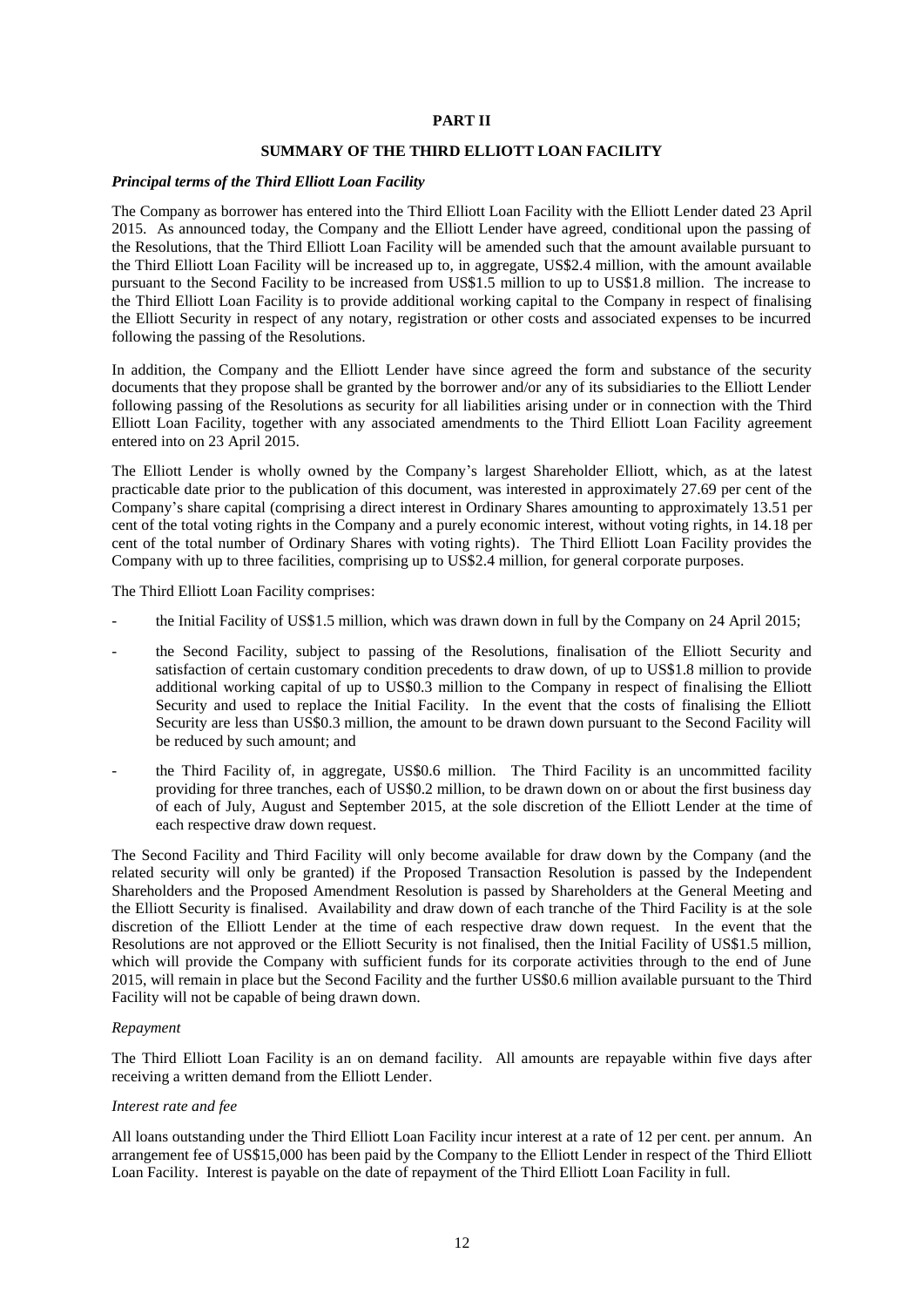#### *Elliott Security*

In addition to the guarantees described below, the Second Facility and Third Facility will be secured, following passing of the Resolutions, by:

- a share charge in favour of the Elliott Lender granted by the Company over shares held by the Company in the share capital of Wega Norway;
- a share charge in favour of the Elliott Lender granted by Wega Norway over shares held by Wega Norway in the share capital of Resolute;
- a share charge in favour of the Elliott Lender granted by Resolute over shares held by Resolute in GRWA;
- a share charge in favour of the Elliott Lender granted by Resolute over shares held by Resolute in SMB;
- security in favour of the Elliott Lender over intercompany receivables owed by SMB to the Company;
- security in favour of the Elliott Lender over intercompany receivables owed by SMB to Wega Norway;
- security in favour of the Elliott Lender over intercompany receivables owed by SMB to GRWA;
- security in favour of the Elliott Lender over the exploration licences of GRWA; and
- security in favour of the Elliott Lender over certain assets of SMB not currently encumbered in favour of Ecobank or subject to the restrictions on the grant of security contained in the Ecobank Loan Facility.

Following passing of the Resolutions, the Company, Wega Norway, Resolute, SMB and GRWA will be obliged to grant the above security and the guarantees described below.

The security arrangements will be subject to board approval by each of the relevant entities. In the case of SMB, the SMB board includes representatives of the Government of Burkina Faso. The Elliott Lender has the right, in its absolute discretion, to waive any of the security required.

#### *Conditions to draw down*

The Initial Facility was drawn down on 24 April 2015.

Draw down under the Second Facility and the Third Facility is subject to customary conditions precedent for a loan facility of this nature, including:

- (a) approval of the Resolutions; and
- (b) the finalisation of the Elliott Security including:
	- (i) the provision of authorising board resolutions and legal opinions regarding capacity and authority for each of the Company, Wega Norway, Resolute, SMB and GRWA;
	- (ii) the provision of enforceability opinions in respect of the Third Elliott Loan Facility; and
	- (iii) the grant of the security package described above and enforceability legal opinions in respect thereof.

#### *Indemnities and Guarantees*

All amounts outstanding under the Second Facility and/or the Third Facility will be supported by a guarantee and indemnity from Wega Norway, Resolute, SMB and GRWA. Any such indemnities granted by any member of the Group will be limited in the manner set out in Clause 13.4 of the Facility Agreement (which provides that indemnities shall be limited to the extent required to comply with paragraph 10.2.4 of the Listing Rules of the FCA). The guarantee and indemnity granted by Wega Norway will also be limited in a similar manner to that included in Clause 15.10 of the First Elliott Loan Facility (which provides that the guarantee and indemnity shall be limited if required by the provisions in Chapter 8 III of the Norwegian Companies Act 1997).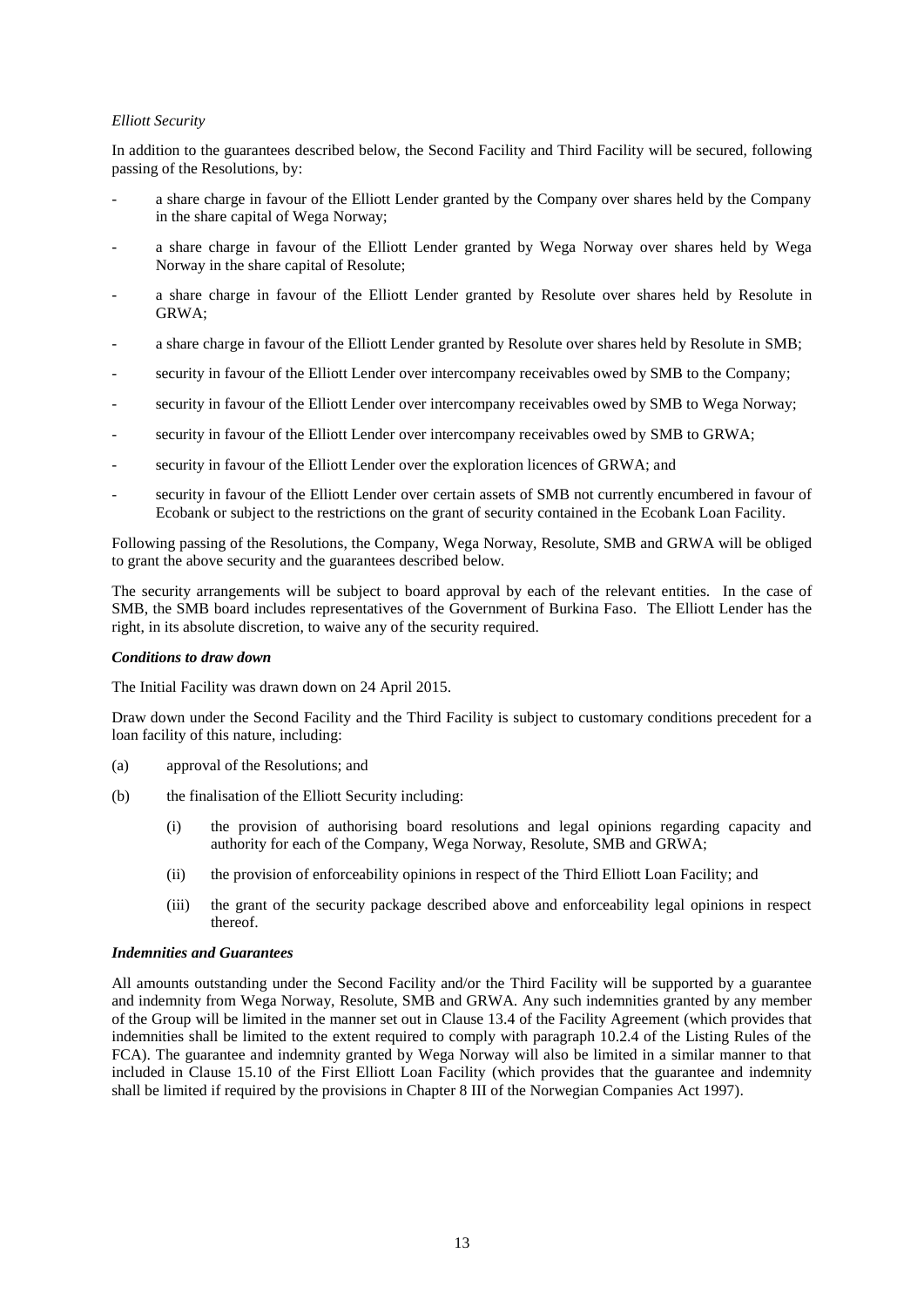#### *Representations and undertakings*

The Third Elliott Loan Facility contains representations and undertakings, including restrictive undertakings, customary for an English law bilateral facility of this type, which, among other things, limits the ability of the Group to incur financial indebtedness, grant or permit security over assets, make disposals of assets, make loans or issue shares, without the consent of the Elliott Lender. The Company is explicitly allowed to lend the proceeds of the Third Elliott Loan Facility to its subsidiaries for the purposes of development of the Group's assets in Guinea, with written consent from the Elliott Lender. The Third Elliott Loan Facility also permits any restructuring of the Group that would involve transfer of Goldbelt Resources West Africa's assets to another Group company, subject to the granting of equivalent security over such entity.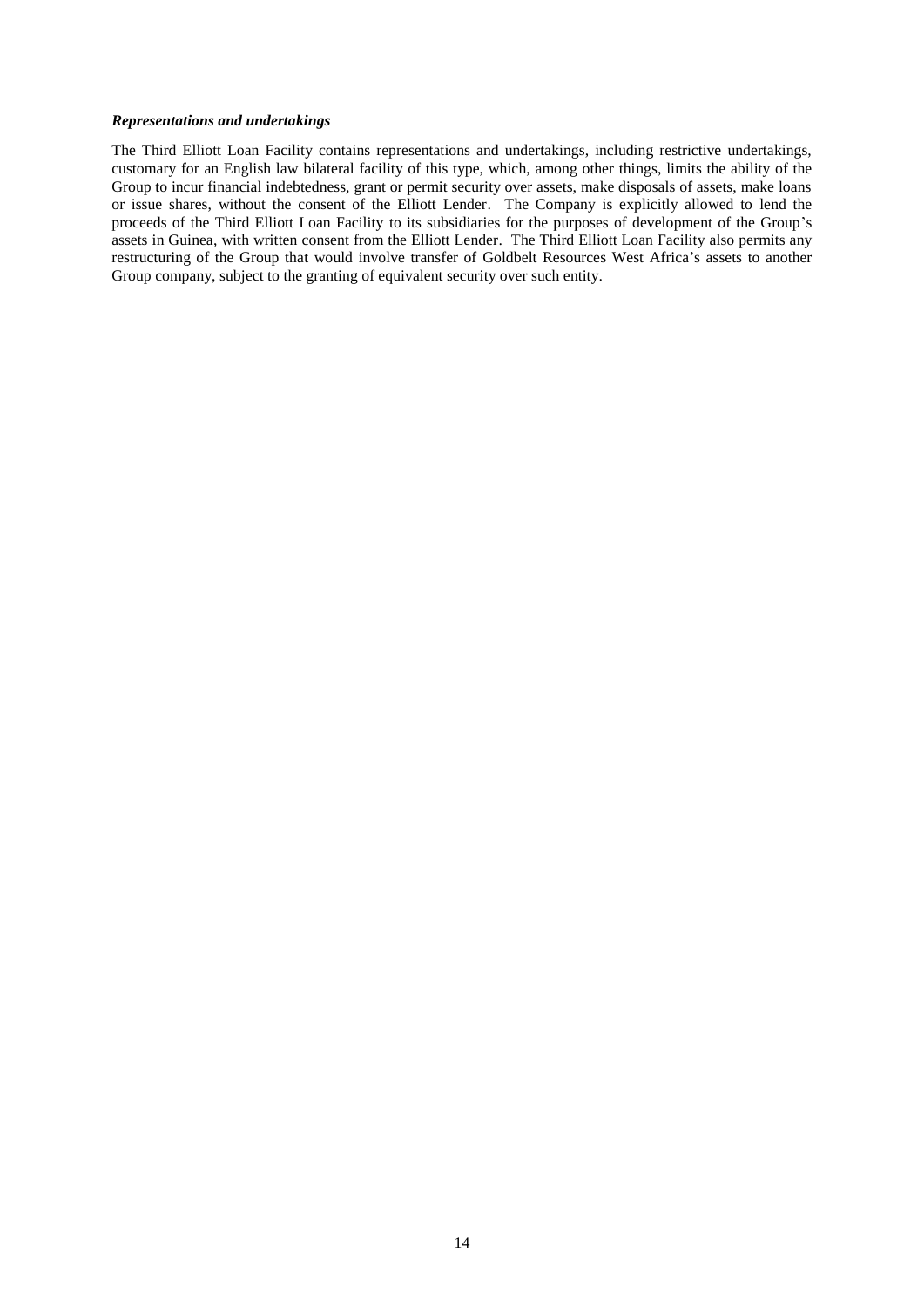#### **PART III**

#### **ADDITIONAL INFORMATION**

#### 1. **The Company**

The Company was incorporated and registered in England and Wales on 16 March 1995 under the Companies Act 1985 as a public limited company. The Ordinary Shares have been traded on the OSE (ticker: AVM.OL) since 16 June 2010 and on the main market (ticker: AVM.L) of the London Stock Exchange since 8 December 2012.

The registered office and principal place of business of the Company is at 5th Floor, 15 Old Bailey, London, EC4M 7EF, United Kingdom. The telephone number of the Company's principal place of business is +44 (0)20 3709 2570. The Company's website is www.avocetmining.com.

The principal legislation under which the Company operates and under which the Ordinary Shares have been created is the Companies Act and regulations made thereunder.

#### 2. **Major Shareholdings**

- (c) As at 21 May 2015 (being the latest practicable date prior to the date of publication of this document), the Company has outstanding a total of 209,496,710 Ordinary Shares, with 209,054,701 Ordinary Shares carrying voting rights in the Company. This takes into account the 442,009 Ordinary Shares held in treasury by the Company.
- (d) As at 21 May 2015 (being the latest practicable date prior to the date of publication of this document), in so far as is known to the Company, the following persons are interested, directly or indirectly, in three per cent or more of the voting rights or the existing issued Ordinary Share capital of the Company:

| Holder                               | Number of Ordinary | Percentage of issued |
|--------------------------------------|--------------------|----------------------|
|                                      | <b>Shares</b>      | share capital        |
| $Elliott^{(1)}$                      | 28,245,037         | 13.5                 |
| <b>UBS AG</b>                        | 20,175,000         | 9.7                  |
| Prelas AS                            | 14,318,027         | 6.8                  |
| Bank of America Merrill Lynch        | 9,926,839          | 4.8                  |
| Halifax Share Dealing Limited        | 8,026,872          | 3.8                  |
| Hargreaves Lansdown Asset Management | 7,779,347          | 3.7                  |
| TD Direct Investing (Europe) Limited | 7,159,810          | 3.4                  |

Note: (1) Elliott is also interested in 29,648,233 Ordinary Shares held through contracts for difference (CFDs), representing a further 14.2 per cent. of the Company's issued share capital. Elliott is also interested in 4 million warrants with a strike price of 40 pence, which expire during the course of 2016.

Save as set out above, the Company is not aware of any person who is interested, whether directly or indirectly in three per cent or more of the existing issued Ordinary Share capital of the Company.

#### 3. **Material contracts**

The following contracts are the only contracts (not being contracts entered into in the ordinary course of business) that (i) in the opinion of the Company may be relevant to Shareholders in making a properly formed assessment of how to vote on the Resolutions; and (ii) (A) have been entered into by the Company or any member of the Group within the two years immediately preceding the date of this document which are or may be material to the Group or (B) have been entered into by the Company or any member of the Group at any other time and which contain provisions under which the Company or any member of the Group has an obligation or entitlement that is material to the Group as at the date of this document:

(a) the First Elliott Loan Facility, the Second Elliott Loan Facility and the Third Elliott Loan Facility as explained in Parts I and II of this document;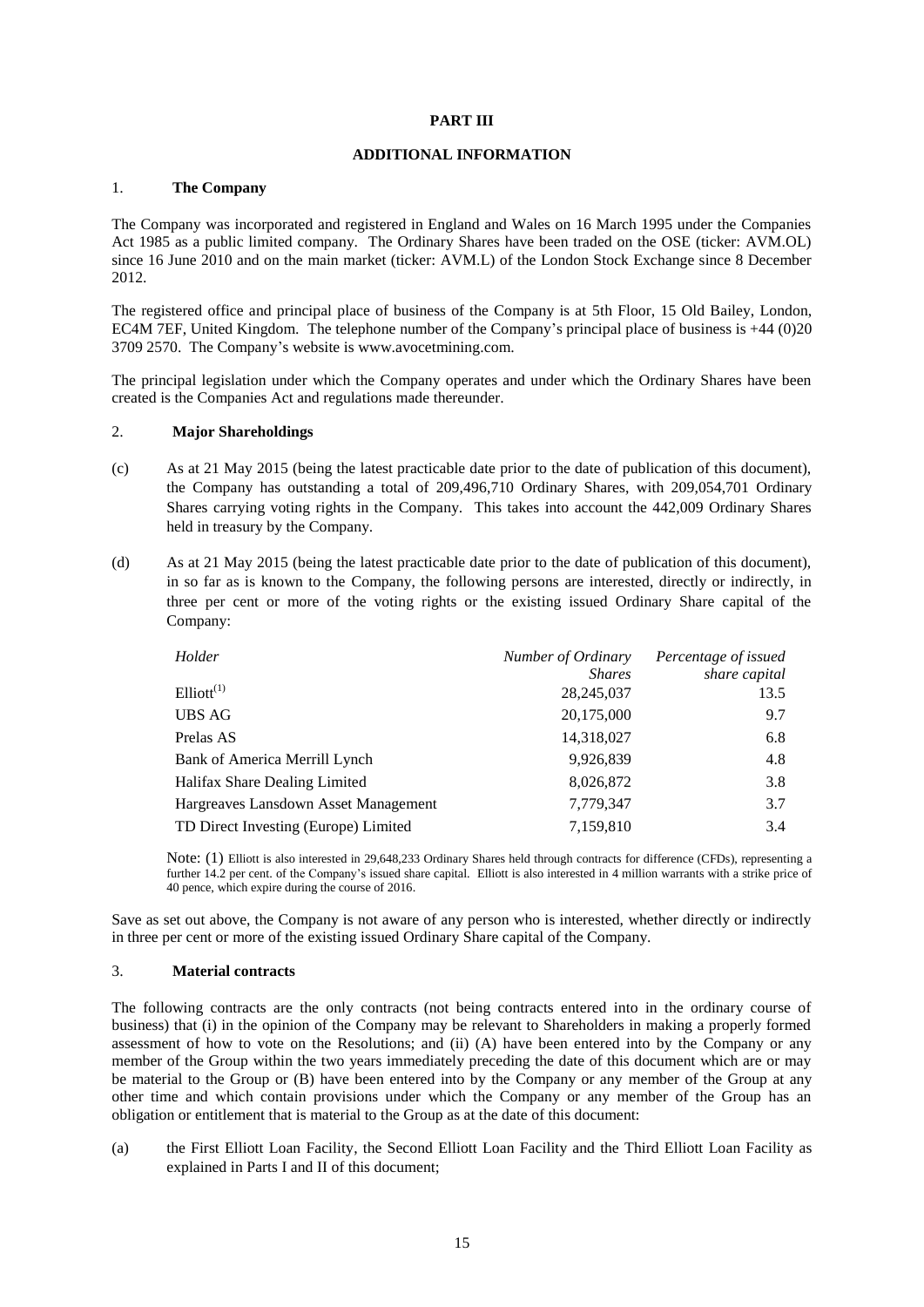(b) the Ecobank Loan Facility entered into in October 2013 by SMB. Ecobank has the right to secure the balance of its loan against certain of the assets of SMB. Monthly debt service payments of 0.6 billion FCFA (currently equal to approximately US\$1.1 million), comprising interest and principal, will continue for the 60 month duration of the Ecobank Loan Facility. The Ecobank Loan Facility requires that an amount equal to two months' payments, 1.3 billion FCFA (approximately US\$2.3 million), be held as a debt service reserve account. Subject to the debt service reserve account requirement, there are no restrictions on SMB's use of loan proceeds. The Ecobank Loan Facility has no hedge requirement.

## 4. **Significant change**

Other than as set out in Part I of the document in respect of the Second Elliott Loan Facility and the Third Elliott Loan Facility entered into by the Company since 31 December 2014, there has been no significant change in the financial or trading position of the Group since 31 December 2014, being the date to which the Group's most recently published audited consolidated financial statements have been prepared.

## 5. **Consent**

Strand Hanson has given and has not withdrawn its written consent to the inclusion in this document of the references to its name in the form and context in which it is included.

#### 6. **Documents available for inspection**

Copies of the following documents may be inspected at the offices of Field Fisher Waterhouse LLP, Riverbank House, 2 Swan Lane, London EC4R 3TT during usual business hours on any weekday (excluding Saturdays, Sundays and public holidays) from the date of this document up to and including the date of the General Meeting and for the duration of the General Meeting:

- (a) the Company's existing and proposed Articles;
- (b) the audited consolidated accounts for the Group for the years ended 31 December 2014 and 31 December 2013;
- (c) the consent letter referred to in paragraph 5 above; and
- (d) this document.

22 May 2015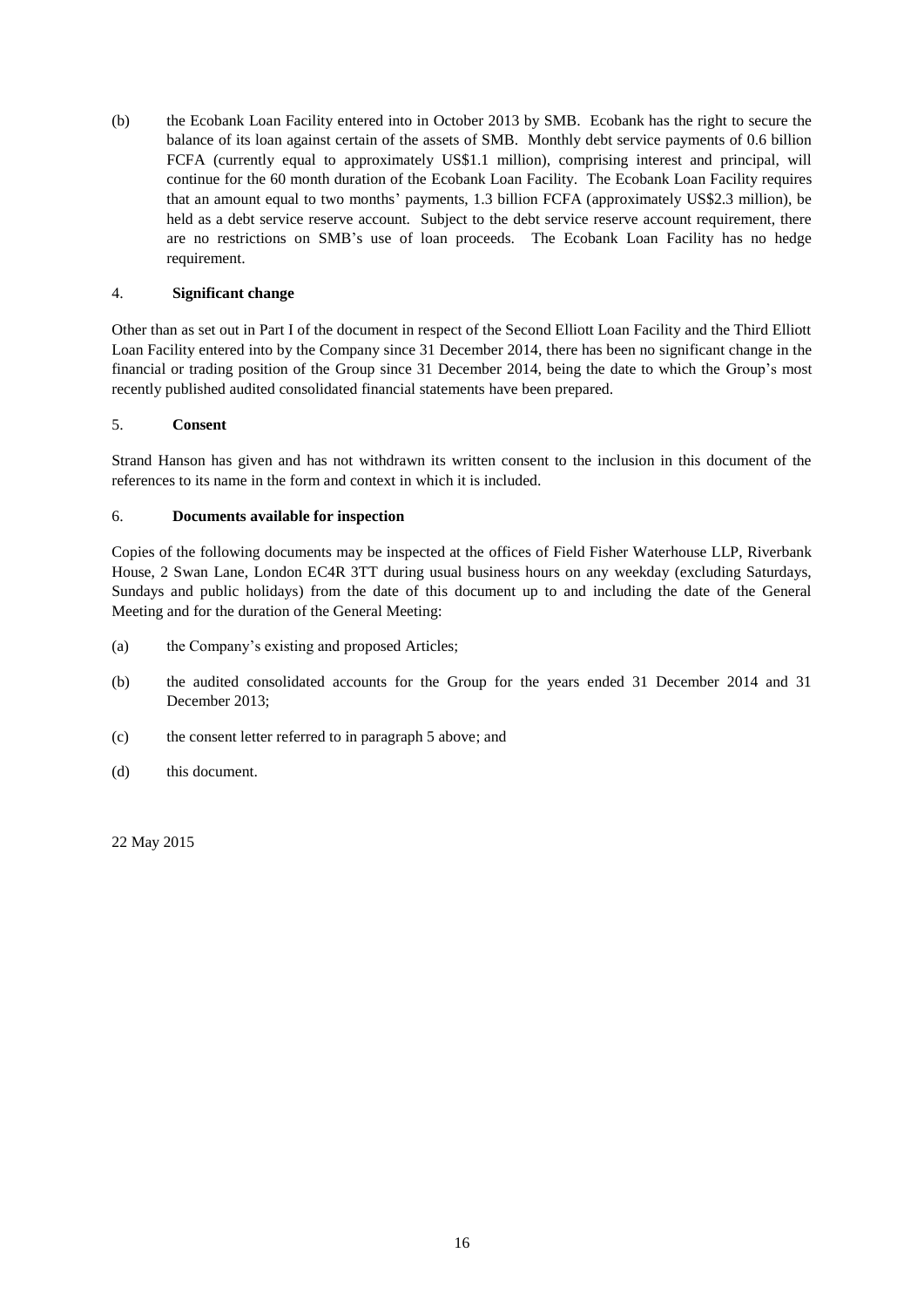## **PART IV**

## **DEFINITIONS**

The following definitions apply throughout this document and in the accompanying Form of Proxy, unless the context requires otherwise:

| <b>Annual General Meeting</b>            | the annual general meeting of the Company convened for 3.30 p.m. on<br>19 June 2015 at the offices of Field Fisher Waterhouse LLP, Riverbank<br>House, 2 Swan Lane, London EC4R 3TT, notice of which has been<br>given separately, or any reconvened meeting following any adjournment<br>thereof |
|------------------------------------------|---------------------------------------------------------------------------------------------------------------------------------------------------------------------------------------------------------------------------------------------------------------------------------------------------|
| <b>Articles</b>                          | articles of association of the Company (as amended from time to time)                                                                                                                                                                                                                             |
| <b>Board</b>                             | the directors of the Company whose names are set out on page 2 of this<br>document                                                                                                                                                                                                                |
| <b>Companies Act</b>                     | the Companies Act 2006                                                                                                                                                                                                                                                                            |
| <b>CREST</b>                             | the system of paperless settlement of trades in securities and the<br>holding of uncertificated securities operated by Euroclear UK &<br>Ireland Limited in accordance with the Uncertificated Securities<br>Regulations 2001 (SI 2001/3755)                                                      |
| <b>CREST Manual</b>                      | the manual, as amended from time to time, produced by Euroclear<br>UK & Ireland Limited describing the CREST system and supplied by<br>Euroclear UK & Ireland Limited to users and participants thereof                                                                                           |
| <b>CREST Proxy Instruction</b>           | an appropriate and valid CREST message appointing a proxy by<br>means of CREST                                                                                                                                                                                                                    |
| <b>Directors</b>                         | the directors of the Company whose names are set out on page 2 of this<br>document                                                                                                                                                                                                                |
|                                          |                                                                                                                                                                                                                                                                                                   |
| <b>Disclosure and Transparency Rules</b> | the disclosure rules and transparency rules made by the FCA under<br>Part VI of FSMA                                                                                                                                                                                                              |
| dollars, USD or US\$                     | the lawful currency of the United States of America                                                                                                                                                                                                                                               |
| Ecobank                                  | Ecobank Transnational Corporation, a leading pan-African bank                                                                                                                                                                                                                                     |
| <b>Ecobank Loan Facility</b>             | the facility announced on 31 October 2013 between Ecobank and<br>Societé des Mines de Bélahouro SA, the company that holds the<br>Inata mining permit                                                                                                                                             |
| <b>Elliott</b>                           | Elliott Management Corporation, a New York incorporated<br>corporation with registered and business addresses of 40 West<br>57th Street, 4th Floor, New York, NY 10019                                                                                                                            |
| <b>Elliott Lender</b>                    | Manchester Securities Corp, a NY incorporated corporation wholly<br>owned by Elliott and with registered and business addresses of 40 West<br>57th Street, 4th Floor, New York, NY 10019                                                                                                          |
| <b>Elliott Loans</b>                     | the First Elliott Loan Facility, the Second Elliott Loan Facility and the<br>Third Elliott Loan Facility                                                                                                                                                                                          |
| <b>Elliott Security</b>                  | the security to be granted to the Elliott Lender in respect of the Second<br>Facility and Third Facility pursuant to the Third Elliott Loan Facility as<br>detailed in Part II of this document                                                                                                   |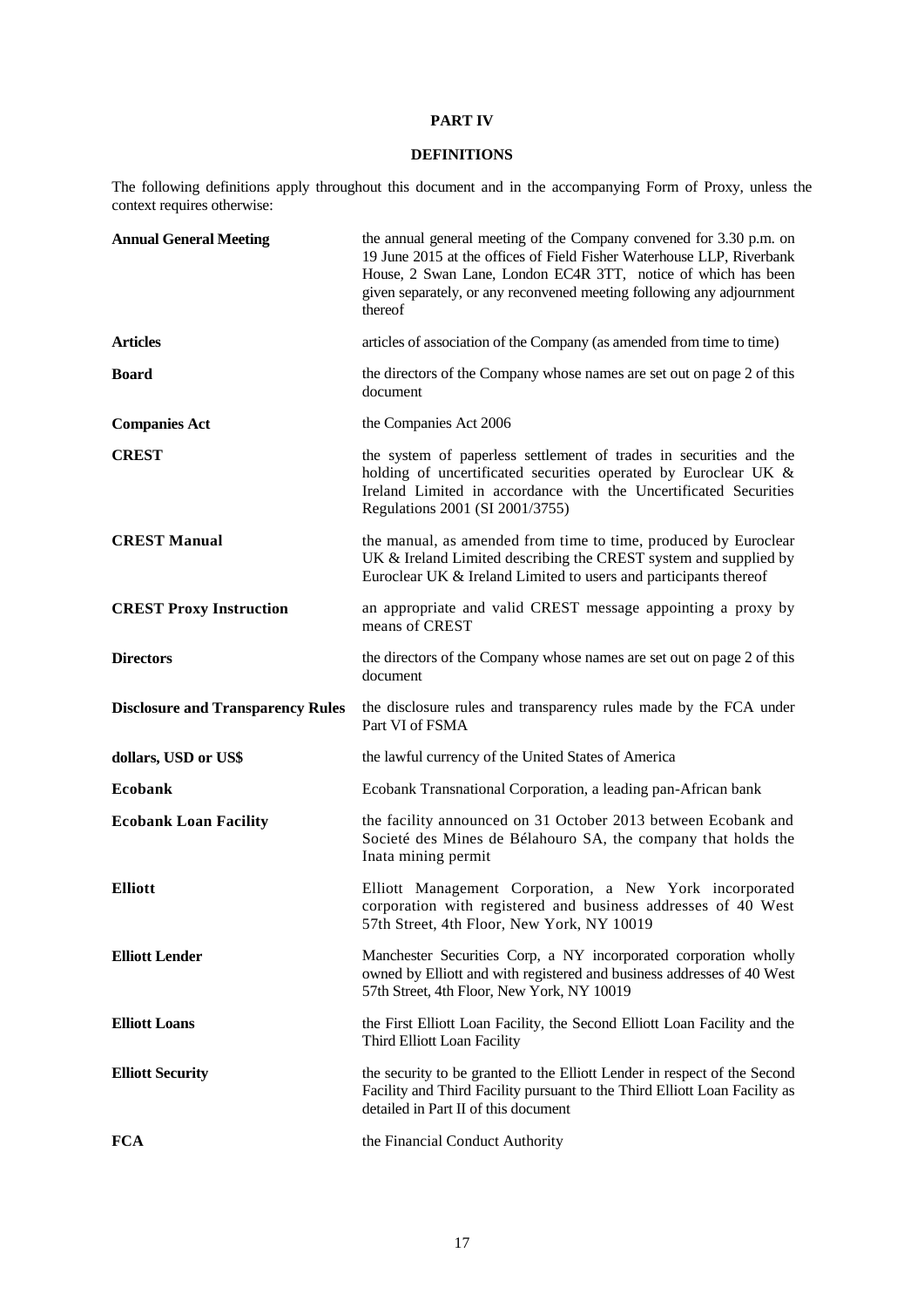| <b>First Elliott Loan Facility</b>                      | the secured facility dated 24 March 2013 between the Elliott Lender,<br>the Company and certain other companies in the Group                                                                                                                                                                                                                                                                      |
|---------------------------------------------------------|---------------------------------------------------------------------------------------------------------------------------------------------------------------------------------------------------------------------------------------------------------------------------------------------------------------------------------------------------------------------------------------------------|
| <b>Form of Proxy</b>                                    | the form of proxy accompanying this document for use by the<br>Shareholders in connection with the General Meeting                                                                                                                                                                                                                                                                                |
| <b>FSMA</b>                                             | the Financial Services and Markets Act 2000 (as amended)                                                                                                                                                                                                                                                                                                                                          |
| <b>General Meeting</b>                                  | the general meeting of the Company convened for 4.00 p.m. on 19 June<br>2015 or if later immediately following the Company's Annual General<br>Meeting on the same day, at the offices of Field Fisher Waterhouse LLP,<br>Riverbank House, 2 Swan Lane, London EC4R 3TT, notice of which is<br>set out at Part V of this document, or any reconvened meeting following<br>any adjournment thereof |
| <b>Goldbelt Resources West Africa or</b><br><b>GRWA</b> | Goldbelt Resources West Africa SARL, the Group's wholly owned<br>Burkina Faso subsidiary that currently holds eight exploration licences<br>in the Bélahouro district surrounding the Inata mining licence area, of<br>which three will shortly be dropped                                                                                                                                        |
| Group                                                   | Avocet Mining PLC, its subsidiaries and its subsidiary undertakings                                                                                                                                                                                                                                                                                                                               |
| <b>Inata</b>                                            | the Group's gold mine in Burkina Faso                                                                                                                                                                                                                                                                                                                                                             |
| <b>Independent Shareholder(s)</b>                       | the Shareholders, excluding Elliott and any of Elliott's associates, as<br>defined in the Listing Rules                                                                                                                                                                                                                                                                                           |
| <b>Initial Facility</b>                                 | the first, unsecured, tranche of the Third Elliott Loan Facility in the<br>sum of US\$1.5 million which, subject to passing of the Resolutions,<br>will be replaced by the Second Facility                                                                                                                                                                                                        |
| <b>Listing Rules</b>                                    | the listing rules of the UK Listing Authority                                                                                                                                                                                                                                                                                                                                                     |
| <b>London Stock Exchange</b>                            | London Stock Exchange plc                                                                                                                                                                                                                                                                                                                                                                         |
| <b>Notice of General Meeting</b>                        | the notice of the General Meeting which is set out at Part V of this<br>document                                                                                                                                                                                                                                                                                                                  |
| ordinary resolution                                     | a resolution passed by a simple majority of the votes of the<br>Shareholders entitled to vote and voting in person or by proxy at a<br>general meeting                                                                                                                                                                                                                                            |
| <b>Ordinary Shares</b>                                  | the ordinary shares of £0.05 each in the capital of the Company                                                                                                                                                                                                                                                                                                                                   |
| <b>OSE</b>                                              | Oslo Stock Exchange                                                                                                                                                                                                                                                                                                                                                                               |
| <b>Proposed Amendment</b>                               | the amendment to the Company's Articles of Association set out<br>in the Notice of General Meeting                                                                                                                                                                                                                                                                                                |
| <b>Proposed Amendment</b><br><b>Resolution</b>          | the special resolution relating to the Proposed Amendment to be<br>considered by Shareholders at the General Meeting                                                                                                                                                                                                                                                                              |
| <b>Proposed Transaction</b>                             | the availability of the Second Facility and the Third Facility, and the<br>grant of the Elliott Security in respect thereof, on the terms and<br>subject to the conditions set out in the Third Elliott Loan Facility, as<br>more fully described in Part II of this document                                                                                                                     |
| <b>Proposed Transaction Resolution</b>                  | the ordinary resolution relating to the Proposed Transaction to be<br>considered by Independent Shareholders at the General Meeting                                                                                                                                                                                                                                                               |
| <b>Prospectus Rules</b>                                 | the prospectus rules made by the FCA under Part VI of FSMA                                                                                                                                                                                                                                                                                                                                        |
| Registrar                                               | Computershare Investor Services PLC, The Pavilions, Bridgwater<br>Road, Bristol, BS99 6ZY                                                                                                                                                                                                                                                                                                         |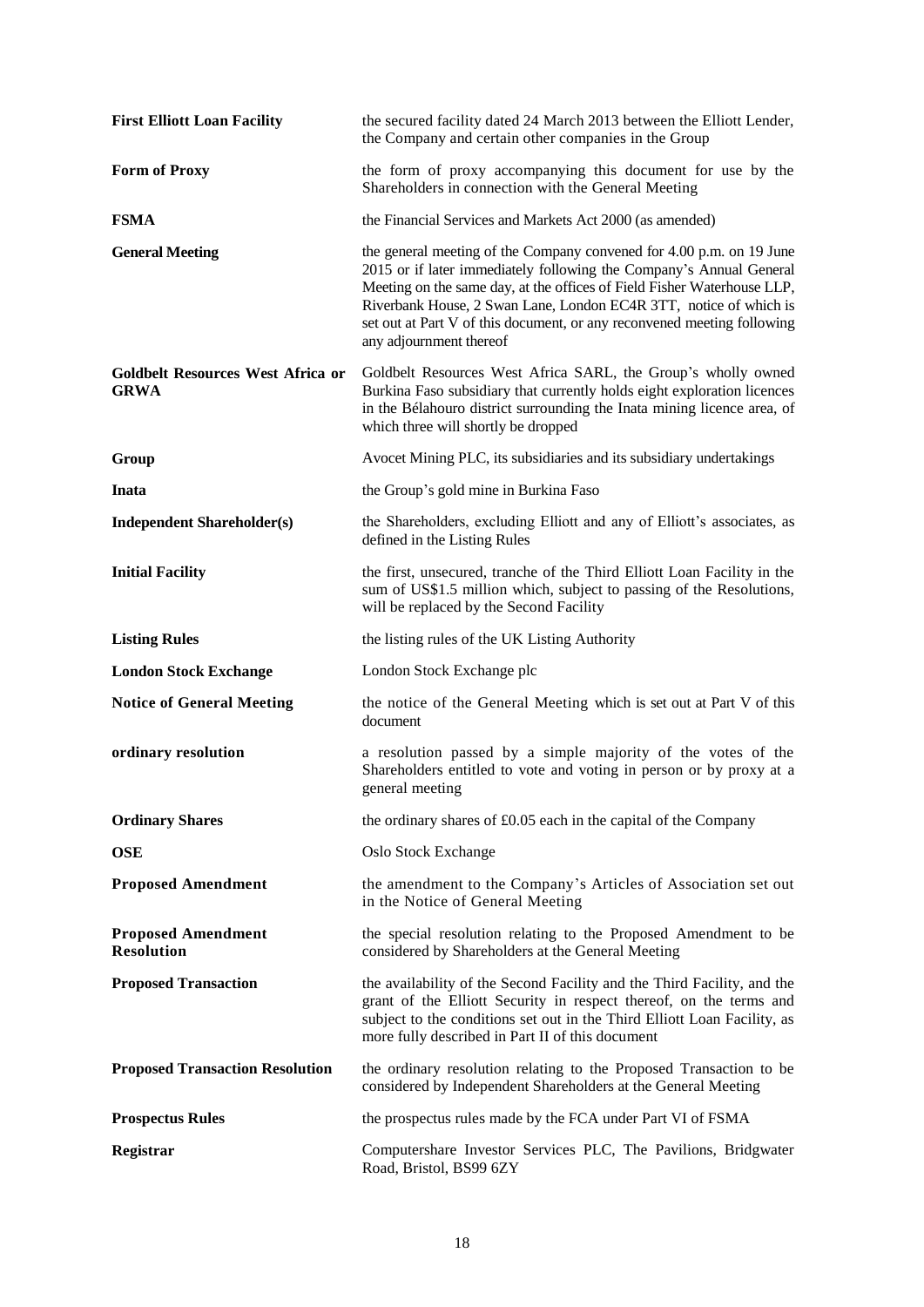| <b>Resolute</b>                     | Resolute (West Africa) Ltd., the Group's wholly owned Jersey<br>subsidiary that holds Avocet's interests in SMB and GRWA                                                                                                                                                                                                                                                                                                                                                                                                                                                 |
|-------------------------------------|--------------------------------------------------------------------------------------------------------------------------------------------------------------------------------------------------------------------------------------------------------------------------------------------------------------------------------------------------------------------------------------------------------------------------------------------------------------------------------------------------------------------------------------------------------------------------|
| <b>Resolution Date</b>              | the date of the Proposed Transaction Resolution to be considered by<br>Independent Shareholders at the General Meeting, and of the<br>Proposed Amendment Resolution to be considered by the<br>Shareholders at the General Meeting                                                                                                                                                                                                                                                                                                                                       |
| <b>Resolutions</b>                  | the Proposed Transaction Resolution and the Proposed Amendment<br>Resolution                                                                                                                                                                                                                                                                                                                                                                                                                                                                                             |
| <b>Second Elliott Loan Facility</b> | the unsecured facility dated 20 January 2015 between the Elliott<br>Lender and the Company                                                                                                                                                                                                                                                                                                                                                                                                                                                                               |
| <b>Second Facility</b>              | the second, secured, tranche of the Third Elliott Loan Facility,<br>subject to passing of the Resolutions and finalisation of the Elliott<br>Security, of up to US\$1.8 million to provide additional working<br>capital of up to US\$0.3 million to the Company in respect of<br>finalising the Elliott Security and used to replace the Initial Facility.<br>In the event that the additional costs of finalising the Elliott Security<br>are less than US\$0.3 million, the amount to be drawn down pursuant<br>to the Second Facility will be reduced by such amount |
| <b>Shareholder</b>                  | a holder of Ordinary Shares from time to time                                                                                                                                                                                                                                                                                                                                                                                                                                                                                                                            |
| <b>SMB</b>                          | Société des Mines de Bélahouro SA, the company that holds the Inata<br>mining licence in Burkina Faso and in which the Company has a 90<br>per cent. interest                                                                                                                                                                                                                                                                                                                                                                                                            |
| Souma                               | the Group's gold exploration project at Souma in the Bélahouro<br>district of Burkina Faso                                                                                                                                                                                                                                                                                                                                                                                                                                                                               |
| special resolution                  | a resolution passed by a 75 per cent. or greater majority of the<br>votes of the Shareholders entitled to vote and voting in person or<br>by proxy at a general meeting                                                                                                                                                                                                                                                                                                                                                                                                  |
| <b>Third Elliott Loan Facility</b>  | the facility announced on 24 April 2015 between the Elliott Lender<br>and the Company which, conditional upon, <i>inter alia</i> , the passing<br>of the Resolutions, will be amended such that the amount available<br>pursuant to the Third Elliott Loan Facility will be increased up to,<br>in aggregate, US\$2.4 million, further details of which are set out in<br>Part II of this document                                                                                                                                                                       |
| <b>Third Facility</b>               | the third, secured, tranche of the Third Elliott Loan Facility to be<br>made available in three separate instalments in the sum of US\$0.2<br>million each                                                                                                                                                                                                                                                                                                                                                                                                               |
| Tri-k                               | the Group's gold exploration project in Guinea                                                                                                                                                                                                                                                                                                                                                                                                                                                                                                                           |
| <b>UK Listing Authority</b>         | the Financial Conduct Authority acting in its capacity as the<br>competent authority for the purposes of Part VI of the Financial<br>Services and Markets Act 2000                                                                                                                                                                                                                                                                                                                                                                                                       |
| <b>United Kingdom or UK</b>         | the United Kingdom of Great Britain and Northern Ireland                                                                                                                                                                                                                                                                                                                                                                                                                                                                                                                 |
| <b>Wega Mining</b>                  | Wega Mining Guinée SA, the Group's wholly owned Guinea<br>subsidiary that currently holds its exploration licences, including Tri-<br>K, in Guinea                                                                                                                                                                                                                                                                                                                                                                                                                       |
| <b>Wega Norway</b>                  | Wega Mining AS, a wholly-owned subsidiary of the Company in<br>Norway which holds the Group's interests in Resolute and Wega<br>Mining                                                                                                                                                                                                                                                                                                                                                                                                                                   |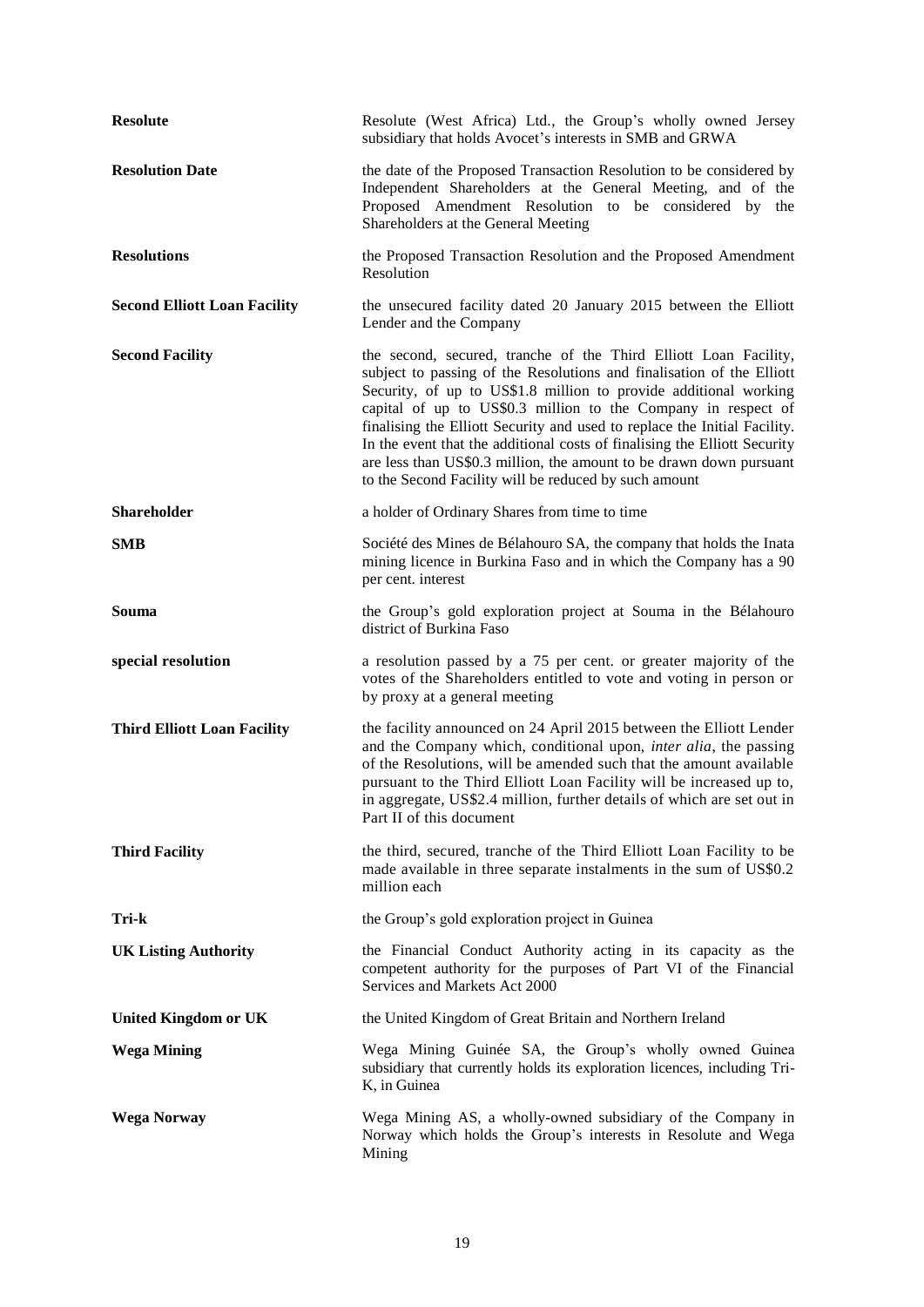#### **PART V**

#### **NOTICE OF GENERAL MEETING**

NOTICE IS GIVEN that a General Meeting of Avocet Mining PLC (the **"Company"**) will be held at the offices of Field Fisher Waterhouse LLP, Riverbank House, 2 Swan Lane, London EC4R 3TT on 19 June 2015 at 4.00 p.m. or, if later, immediately following the Company's Annual General Meeting on the same day, to consider and, if thought fit, pass the following resolutions which will be proposed, as to resolution 1, as an ordinary resolution and, as to resolution 2, as a special resolution:

- 1) THAT, the proposed related party transaction between Avocet Mining PLC (the "Company") and Manchester Securities Corp., an affiliate of Elliott Management Corporation ("**Elliott**"), pursuant to and on the terms and conditions contained in the loan facility as entered into between the Company and Manchester Securities Corp. and as more particularly described in the circular to shareholders of the Company dated 22 May 2015 (the "**Proposed Transaction**"), be and is hereby approved and the directors of the Company (or a duly authorised committee thereof) are authorised to do or procure to be done all such acts and things on behalf of the Company and any of its subsidiaries as they consider necessary or expedient for the purpose of giving effect to the Proposed Transaction and this resolution and to carry the same into effect with such modifications, variations, revisions, waivers or amendments as the directors of the Company (or any duly authorised committee thereof) may in their absolute discretion think fit, provided such variations, revisions, waivers or amendments are not of a material nature; and
- 2) THAT, Article 16.2 of the Company's Articles of Association shall be amended by adding the words "the higher of US\$250 million (two hundred and fifty million United States dollars) and", such that the amended Article 16.2 shall read as follows:

"The directors shall restrict the borrowings of the Company and exercise all voting and other rights or powers of control exercisable by the Company in relation to its subsidiaries (if any) so as to secure (so far, as regards subsidiaries, as by such exercise they can secure) that the aggregate amount for the time being remaining undischarged of all moneys borrowed by the Group and for the time being owing to persons outside the Group shall not at any time, without the previous sanction of an ordinary resolution of the Company in general meeting exceed a sum equal to the higher of US\$250 million (two hundred and fifty million United States dollars) and five times its share capital and consolidated reserves (as defined below)."

and the Articles of Association shall be altered so as to take the form set out in this resolution in substitution for, and to the exclusion of, any Articles of Association of the Company previously registered with the Registrar of Companies.

In addition, in accordance with section 656 Companies Act 2006, the General Meeting will consider the steps contained in section 6 of Part I of this document and whether any, and if so what, steps should be taken to deal with the situation where the net assets of the Company represent half or less of its called up share capital.

By order of the Board

**Jim Wynn** Company Secretary 22 May 2015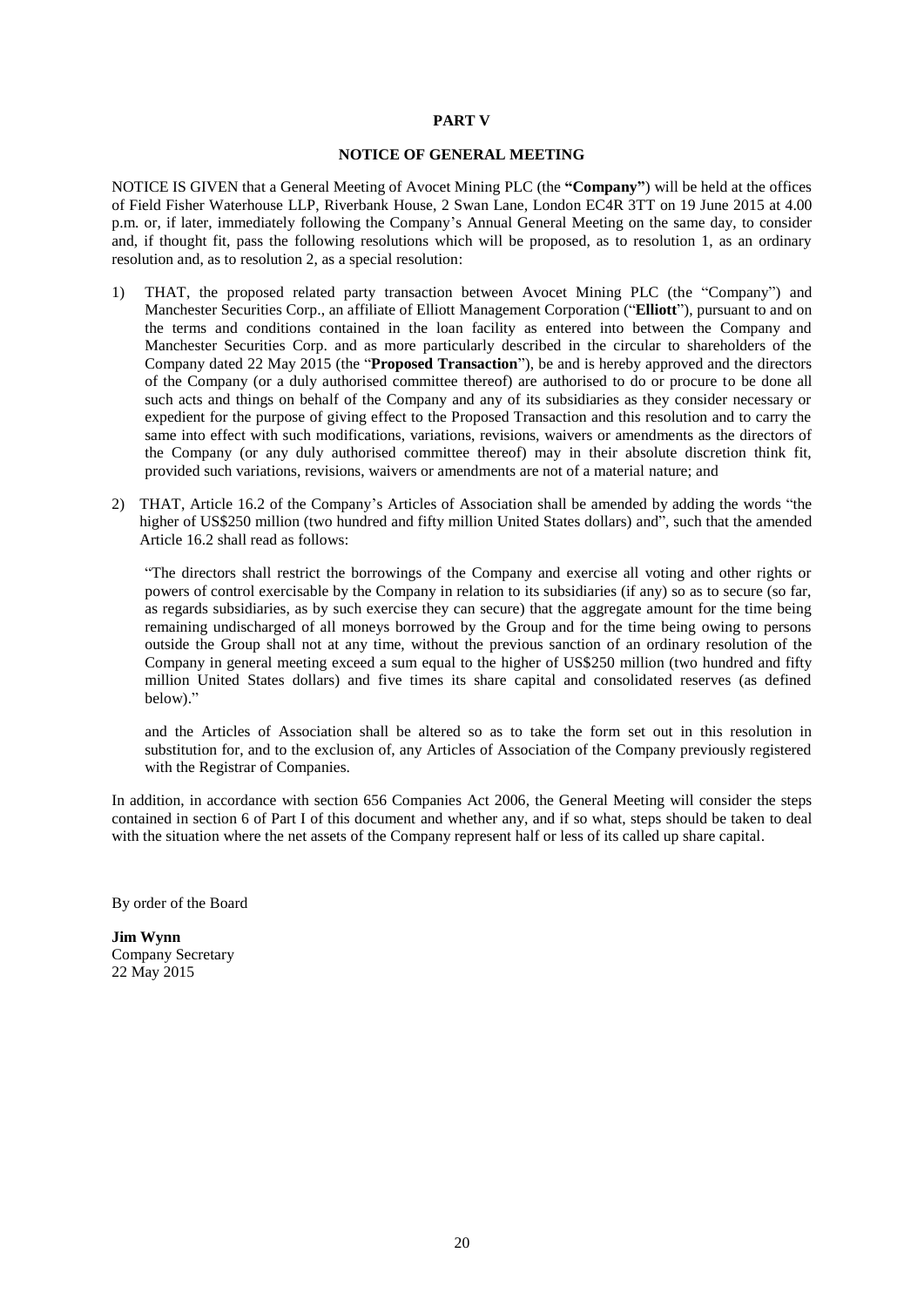#### **NOTES TO NOTICE OF GENERAL MEETING**

- 1. A Shareholder is entitled to appoint another person as his proxy to exercise all or any of his rights to attend, speak and vote at the meeting convened by this notice. A Shareholder can only appoint a proxy using the procedures set out in these notes and the notes to the Form of Proxy enclosed with this document. A proxy need not be a Shareholder of the Company, but must attend the meeting to represent you. Details of how to appoint the Chairman of the meeting or another person as your proxy using the Form of Proxy are set out in the notes to the Form of Proxy.
- 2. A member entitled to attend and vote at the meeting convened by this notice is entitled to appoint one or more proxies to attend, speak and vote in his place. A proxy need not be a member of the Company. More than one proxy may be appointed to exercise the rights attaching to different shares held by the member, but a member may not appoint more than one proxy to exercise rights attached to any one share. If you wish to do this, each proxy must be appointed on a separate Form of Proxy. Additional Forms of Proxy may be obtained from Computershare Investor Services PLC by telephoning +44 (0)870 707 1802. Alternatively, you may photocopy the enclosed Form of Proxy the required number of times before completing it. When appointing more than one proxy you must indicate the number of shares in respect of which the proxy is appointed. You may not appoint more than one proxy to exercise rights attached to any one share.
- 3. In the case of joint holders, where more than one of the joint holders purports to appoint a proxy, only the appointment submitted by the most senior holder will be accepted. Seniority is determined by the order in which the names of the joint holders appear in the Company's register of members in respect of the joint holding (the first-named being the most senior).
- 4. The Form of Proxy is pre-paid and addressed. It should be sent, in accordance with its instructions, so as to be received by the Company's Registrars, Computershare Investor Services PLC, The Pavilions, Bridgwater Road, Bristol, BS99 6ZY by no later than 4.00 p.m. on 17 June 2015. Alternatively members can appoint proxies electronically by logging on to the website www.investorcentre.co.uk. You will need your unique voting reference numbers (the Control Number, PIN and Shareholder Reference Number shown on your Form of Proxy). For an electronic proxy appointment to be valid, the appointment must be received by no later than 4.00 p.m. on 17 June 2015.
- 5. CREST members who wish to appoint a proxy or proxies through the CREST electronic proxy appointment service may do so for the General Meeting to be held on 19 June 2015 and any adjournment(s) of such meeting by using the procedures described in the CREST Manual. CREST Personal Members or other CREST sponsored members, and those CREST members who have appointed a voting service provider(s), should refer to their CREST sponsor or voting service provider(s), who will be able to take the appropriate action on their behalf.
- 6. In order for a proxy appointment or instruction made using the CREST service to be valid, the appropriate CREST Proxy Instruction must be properly authenticated in accordance with Euroclear specifications and must contain the information required for such instructions, as described in the CREST Manual. The CREST Manual can be viewed at www.euroclear.com/CREST. The message, regardless of whether it constitutes the appointment of a proxy or an amendment to the instruction given to a previously appointed proxy must, in order to be valid, be transmitted so as to be received by the issuer's agent (ID 3RA50) by the latest time(s) for receipt of proxy appointments specified in the notice of meeting. For this purpose, the time of receipt will be taken to be the time (as determined by the timestamp applied to the message by the CREST Applications Host) from which the issuer's agent is able to retrieve the message by enquiry to CREST in the manner prescribed by CREST. After this time any change of instructions to proxies appointed through CREST should be communicated to the appointee through other means.
- 7. CREST members and, where applicable, their CREST sponsors or voting service providers should note that Euroclear does not make available special procedures in CREST for any particular messages. Normal system timings and limitations will therefore apply in relation to the input of CREST Proxy Instructions. It is the responsibility of the CREST member concerned to take (or, if the CREST member is a CREST personal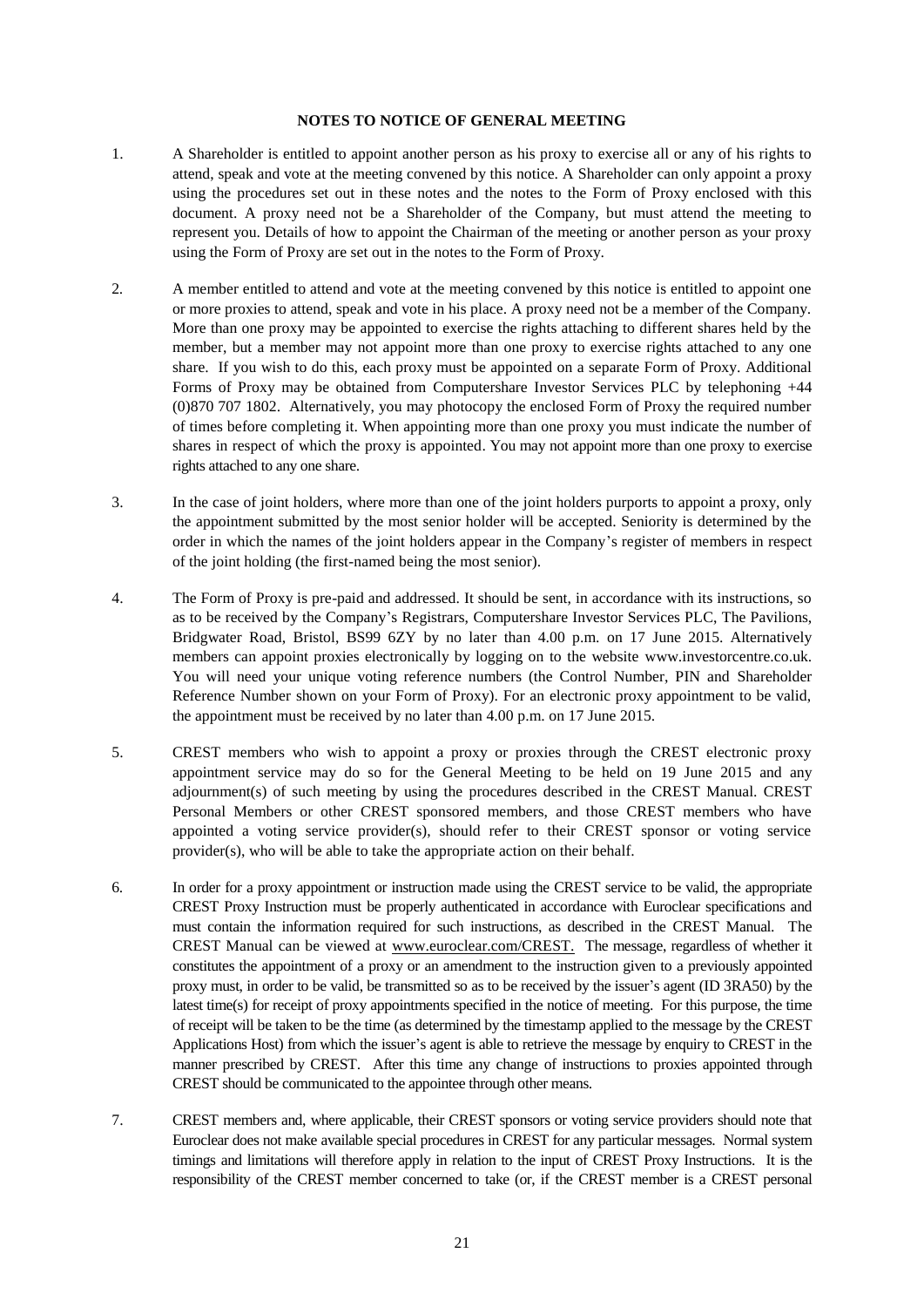member or sponsored member or has appointed a voting service provider(s), to procure that his CREST sponsor or voting service provider(s) take(s)) such action as shall be necessary to ensure that a message is transmitted by means of the CREST system by any particular time. In this connection, CREST members and, where applicable, their CREST sponsors or voting service providers are referred, in particular, to those sections of the CREST Manual concerning practical limitations of the CREST system and timings.

- 8. The Company may treat a CREST Proxy Instruction as invalid in the circumstances set out in Regulation 35(5)(a) of the Uncertificated Securities Regulations 2001.
- 9. A Form of Proxy must be executed by or on behalf of the Shareholder making the appointment. A corporation may execute a Form of Proxy either under its common seal or under the hand of a duly authorised officer.
- 10. Shareholders who return a Form of Proxy will still be able to attend the meeting and vote in person if they so wish. If you have appointed a proxy and attend the meeting in person, your proxy appointment will be automatically terminated.
- 11. Pursuant to Regulation 41 of the Uncertificated Securities Regulations 2001, the Company gives notice that the time by which a person must be entered on the register of members in order to attend or vote at the meeting or adjourned meeting (and for calculating the number of votes such a person may cast) is 6.00 p.m. on the date which is two days before the meeting or adjourned meeting. Changes to entries on the register of securities after the relevant time will be disregarded in determining the rights of any person to attend or vote (and the number of votes they may cast) at the meeting or adjourned meeting.
- 12. To change your proxy instructions, simply submit a new proxy appointment using the methods set out in notes 2 to 6 above. Where you have appointed a proxy using the hard-copy proxy form and would like to change the instructions using another hard-copy proxy form, please contact Computershare Investor Services PLC, The Pavilions, Bridgwater Road, Bristol, BS99 6ZY. If you submit more than one valid proxy appointment, the appointment last received before the latest time for the receipt of proxies will take precedence.
- 13. In order to revoke a proxy instruction you will need to inform the Company by sending a signed hard copy notice clearly stating your intention to revoke your proxy appointment to Computershare Investor Services PLC, The Pavilions, Bridgwater Road, Bristol, BS99 6ZY. In the case of a member which is a company, the revocation notice must be executed under its common seal or signed on its behalf by an officer of the company or an attorney for the company. Any power of attorney or any other authority under which the revocation notice is signed (or a duly certified copy of such power or authority) must be included with the revocation notice. No other methods of communication will be accepted. In particular you may not use any electronic address provided either in this Notice of General Meeting or in any related documents (including the Chairman's letter and the form of proxy).
- 14. The revocation notice must be received by Computershare Investor Services PLC no later than 4.00 p.m. on 17 June 2015.
- 15. If you attempt to revoke your proxy appointment but the revocation is received after the time specified then, subject to the immediately following paragraph, your proxy appointment will remain valid.
- 16. Appointment of a proxy does not preclude you from attending the meeting and voting in person. If you have appointed a proxy and attend the meeting in person, your proxy appointment will automatically be terminated.
- 17. Any person to whom this notice is sent who is a nominated person under section 146 of the Companies Act 2006 to enjoy information rights (a Nominated Person) may have a right under an agreement between him and the member by whom he was nominated, to be appointed (or to have someone else appointed) as a proxy for the meeting. If a Nominated Person has no such right or does not wish to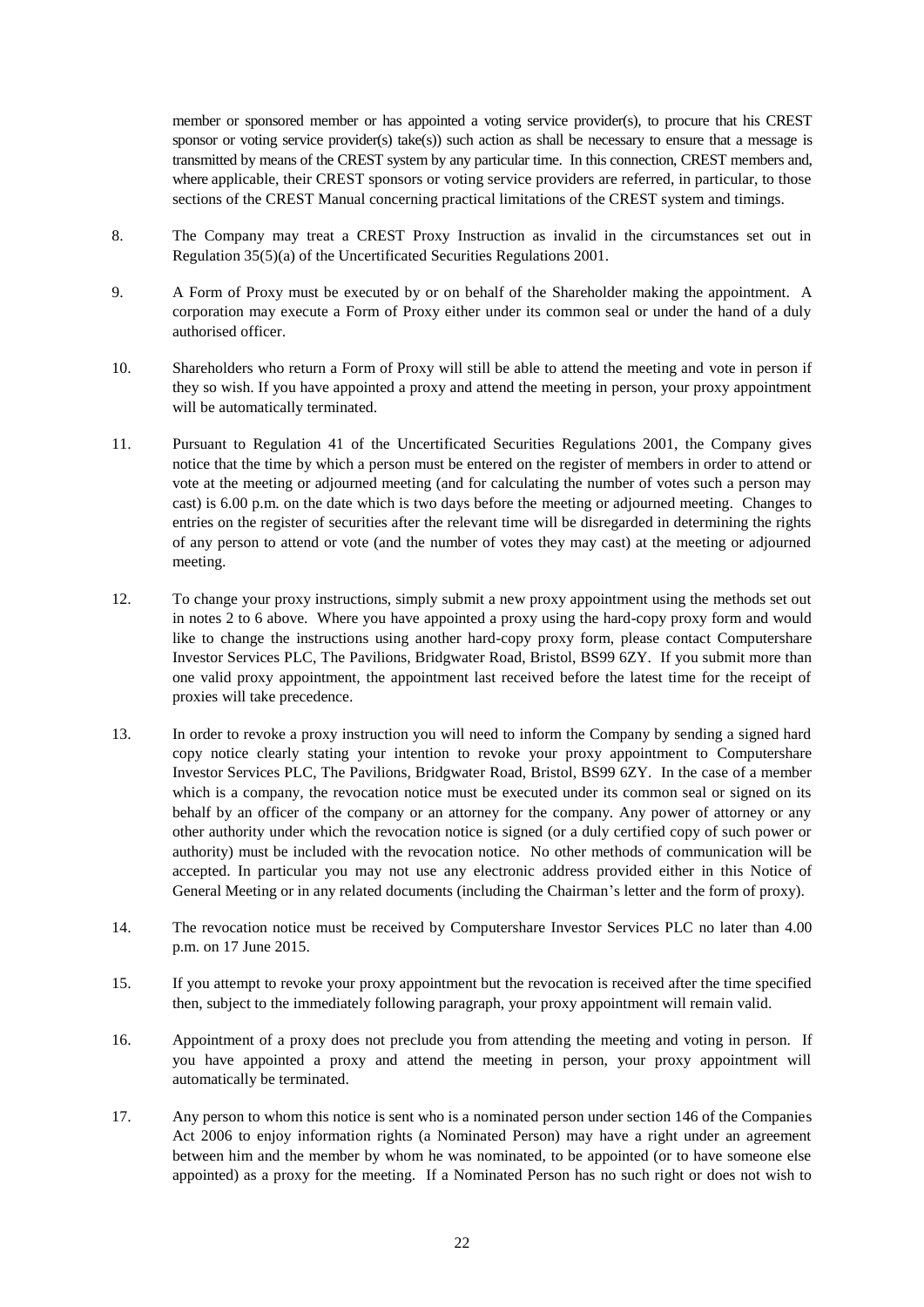exercise it he may have a right under such an agreement, to give instructions to the member, as to the exercise of voting rights.

- 18. Any corporation which is a member can appoint one or more corporate representatives who may exercise on its behalf all of its powers as a member provided that they do not do so in relation to the same shares.
- 19. The quorum for the meeting will be two persons entitled to vote upon the business to be transacted, each being a Shareholder or a proxy for a Shareholder or a duly authorised representative of a corporation which is a shareholder.
- 20. On 21 May 2015 (being the latest practicable date before publication of this notice) the Company's issued share capital comprised 209,496,710 Ordinary Shares of £0.05 each. 209,054,701 Ordinary Shares carry the right to one vote at a General Meeting of the Company and, therefore, the total number of voting rights in the Company as at 21 May 2015 is 209,054,701.
- 21. Except as provided above, members who wish to communicate with the Company in relation to the General Meeting should do so using the following means: (1) by writing to the Company Secretary at the Registered Office address; or (2) by writing to Computershare Investor Services PLC, The Pavilions, Bridgwater Road, Bristol BS99 6ZY. No other methods of communication will be accepted. In particular you may not use any electronic address provided either in this notice or in any related documents (including the Chairman's letter and the Proxy Form).
- 22. In accordance with section 311A of the Companies Act 2006, the contents of this notice of meeting, details of the total number of shares in respect of which members are entitled to exercise voting rights at the General Meeting and, if applicable, any members' statements, members' resolutions or members' matters of business received by the Company after the date of this notice will be available on the Company's website: (www.avocetmining.com).
- 23. Pursuant to section 319A of the Companies Act 2006, the Company must cause to be answered at the General Meeting any question relating to the business being dealt with at the General Meeting which is put by a member attending the meeting, except in certain circumstances, including if it is undesirable in the interests of the Company or the good order of the meeting that the question be answered or if to do so would involve the disclosure of confidential information.